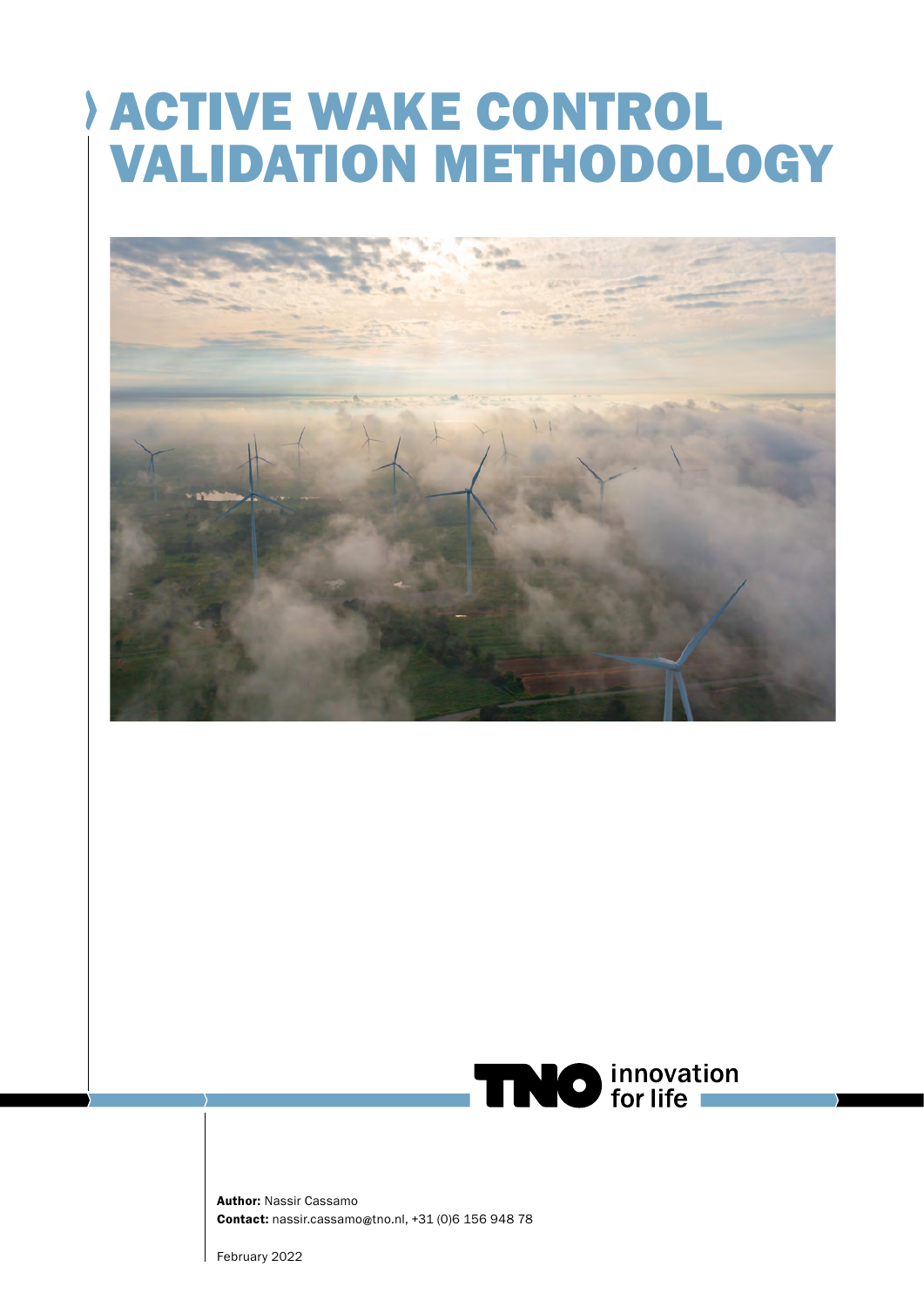# EXECUTIVE SUMMARY

Active Wake Control (AWC) has reached the point of industrial application in offshore wind farms. Yawing the upstream turbines to deflect the wake is the method currently being focussed upon. The optimized yaw settings will naturally differ depending on the wind farm, as the wind conditions and farm layout vary. The increase in the annual yield is expected to reach 1%, although variations may exist depending on the farm. Active Wake Control design and implementation, a farm dependent feature, needs to be validated with an independent method so that key stakeholders have confidence in implementing the control solution and clarity on the business case.

Siemens Gamesa Renewable Energy (SGRE) is the first offshore wind turbine manufacturer to offer a commercial product for AWC and is, together with offshore wind farm Sandbank (and others) performing trials of their solution 'Wake Adapt'. In project Dyscon, TNO has been given access to the Sandbank pilot project data and has developed and tested its independent methodology for validating wind farm control benefits by comparing measured data with and without AWC applied.

The key starting point for the validation methodology developed and tested in Dyscon are the existing sensors in the wind farm, which are commonly used. This means working with the inherently limited sensors behind the rotor wake, which gives rise to technical challenges such as data quality in validating AWC. An additional challenge is the quantity of the data, as pilot projects in offshore wind farms are subject to limitations by the Transmission System Operator (TSO).

The validation methodology tackles the challenges of both data quality and data quantity. The benefits of not having to retrofit additional sensors and adding cost and complexity to wind farms already under pressure to deliver the lowest cost of energy are significant.

The methodology has proved its potential and usefulness in validating AWC in the first comprehensive offshore pilot project for yaw based control.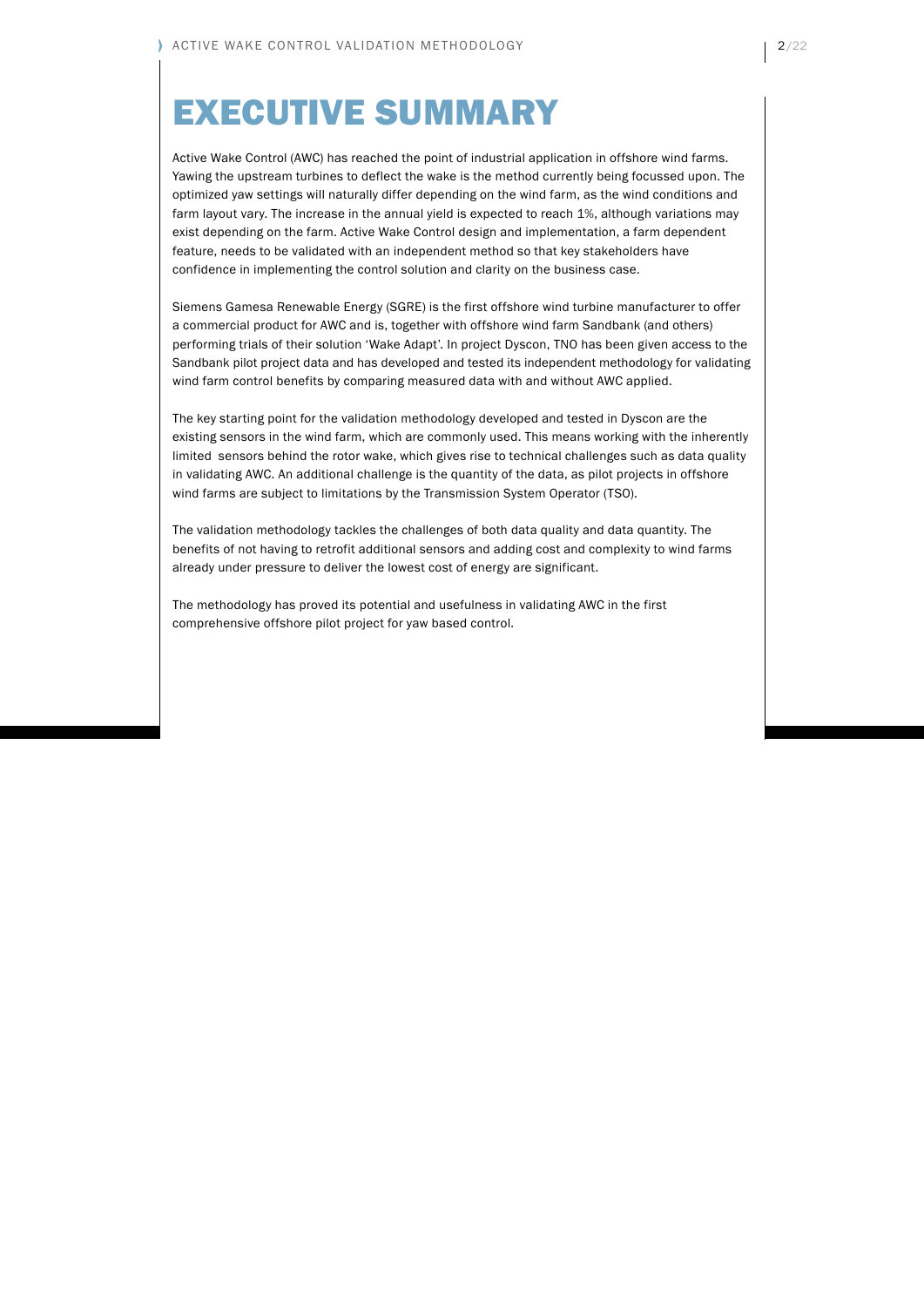### MOTIVATION

Wake effects inside a typical offshore wind farm are known to lead to high power production losses depending on the specific layout and wind conditions. The wake refers to the altered wind after travelling through a wind turbine rotor. More specifically, as one turbine extracts energy from the wind, the wind speed will decrease and the turbulence intensity increase. In a wind farm, the first row of wind turbines, i.e., the row of turbines that faces the incoming wind, will extract the most energy from it. Turbines downstream of this row, though, will have less energy available in the wind to produce power. The latter will therefore generate an amount of energy that is reduced when compared to what would be expected if a wake would not be present.

The aerodynamic interaction between turbines can fortunately be actively manipulated, i.e., the wake characteristics can be altered so that turbines downstream are not hampered as vigorously. TNO refers to this as 'Active Wake Control (AWC)' and dates back to its awarded two patents already achieved in 2003. The technique relies on changing the upwind turbines control settings, which leads to power losses in the upstream row of turbines, but power increases in turbines downstream with a net positive effect on power production of the farm as a whole. The current accepted benefits for offshore wind farms are between 0.5 and 1% increase in annual power production for a typical offshore wind farm, which equates to multimillion additional income from the electricity production over its lifetime. The wind farm turbine loading is also expected to reduce and this can have economic benefits on operation and maintenance.

The two patented techniques have been widely studied for the past decades. The first focuses on deflecting the direction of the wake and the second in changing the velocity deficit of the wake. In the first (referred to as wake redirection control), the direction of the wake is changed by purposefully misaligning the rotor of the upstream turbine with the direction of the incoming wind, generating a lateral force which drives the wake to the side. Consequently, downstream turbines' rotors will have less overlap with the wake. In the second, referred to as axial induction control, the wake is modified by changing the control settings of the upstream turbine so that more kinetic energy is left in the wake to increase power production of the downstream turbine.

TNO (The Netherlands Organisation for Applied Scientific Research), (historically with Energy research Centre of the Netherlands (ECN)) is a pioneer and leader in the topic of AWC. As mentioned, patents were already granted in 2003. Since then extensive R&D has been completed to increase the technology readiness level of wind farm control and decrease the risks associated with its application in the real world. Fast forwarding to 2019, the wind farm control technology was licensed to SGRE and forms a part of the SGRE product 'Wake Adapt'.

Implementing AWC in critical energy infrastructure is not straightforward despite the strong and founded beliefs in the positive benefits.

Data quality is one of the challenges, as the measurements in commercial offshore wind farms are taken using available sensors disturbed by the rotor. Data quantity is another of the challenges. Unavailable or curtailed turbines need to be dealt with in a proper manner to avoid high data rejection whilst at the same time ensuring accurate results. Furthermore, given the novelty of employing AWC in large scale farms, different approaches can be taken when designing the methodology for validation, which can naturally lead to distinct results. It is therefore important that an independent and ideally robust methodology is designed. This is where TNO steps in, given its expertise in wind energy, AWC and having independence as a core value.

At the time this methodology was developed, no data from an offshore wind farm AWC campaign existed. Therefore, to compare the performance of a wind farm under normal operation and AWC, the Supervisory Control And Data Acquisition (SCADA) data set from an existing wind farm was simply divided into two equal data sets under normal operation. This allowed to verify the approaches taken and evaluate their suitability before applying the methodology to the final data set from the AWC campaign.

The first test used 2.5 years of SCADA data from Anholt, a Danish offshore wind farm located between Djursland and the Island of Anholt, approximately 12km off the Danish shore. Operated by Ørsted, the wind farm consists of 111 Siemens wind turbines of the type SW-3.6-120 (rated power of 3.6 MW and rotor diameter of 120 meters). The wind farm has a total capacity of 400 MW.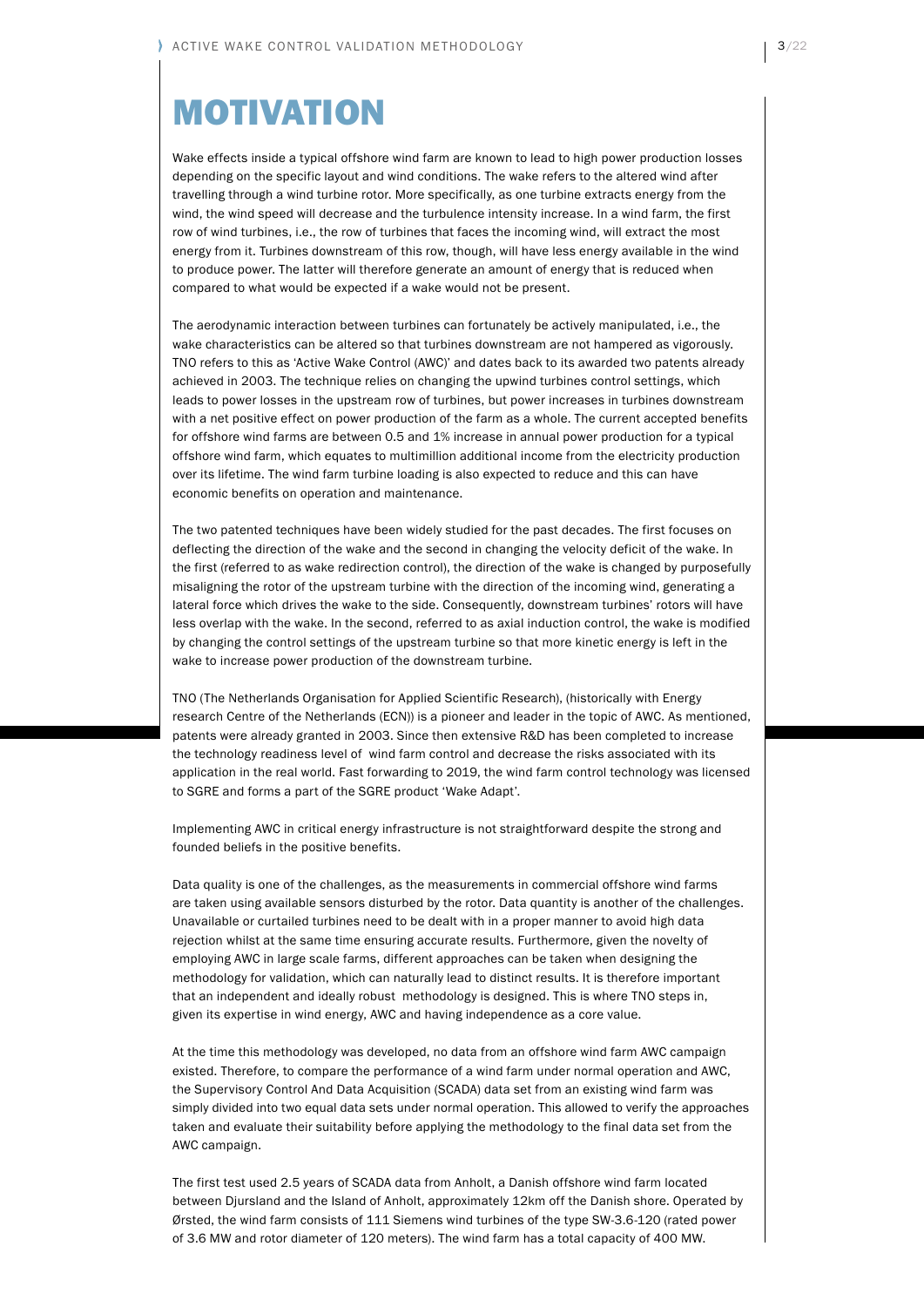The second test used 2.5 years of SCADA data from Westermost Rough, an offshore wind farm located 8km of the English shore, in the North Sea. Operated by Ørsted, the wind farm consists of 35 Siemens wind turbines of type SWT-6.0-154 (rated power of 6MW and rotor diameter of 154 meters). The wind farm has a total capacity of 210 MW.

The methodology is being applied already to a measurement campaign where a full scale testing of Wake Adapt, Siemens Gamesa Renewable Energy (SGRE) first of its kind AWC commercial software is being undertaken in an offshore wind farm off the coast of Germany in the North Sea. The offshore wind farm, Sandbank, is comprised of 72 Siemens SWT-4.0-130 (rated power of 4.0MW and rotor diameter of 130 meters) and has a total capacity 288 MW. The Sandbank offshore wind farm was developed as a joint project between Vattenfall and Stadtwerke München.

This document describes the developed validation methodology, focusing on its requirements, different steps within the methodology and the approaches taken for the various existing and known challenges.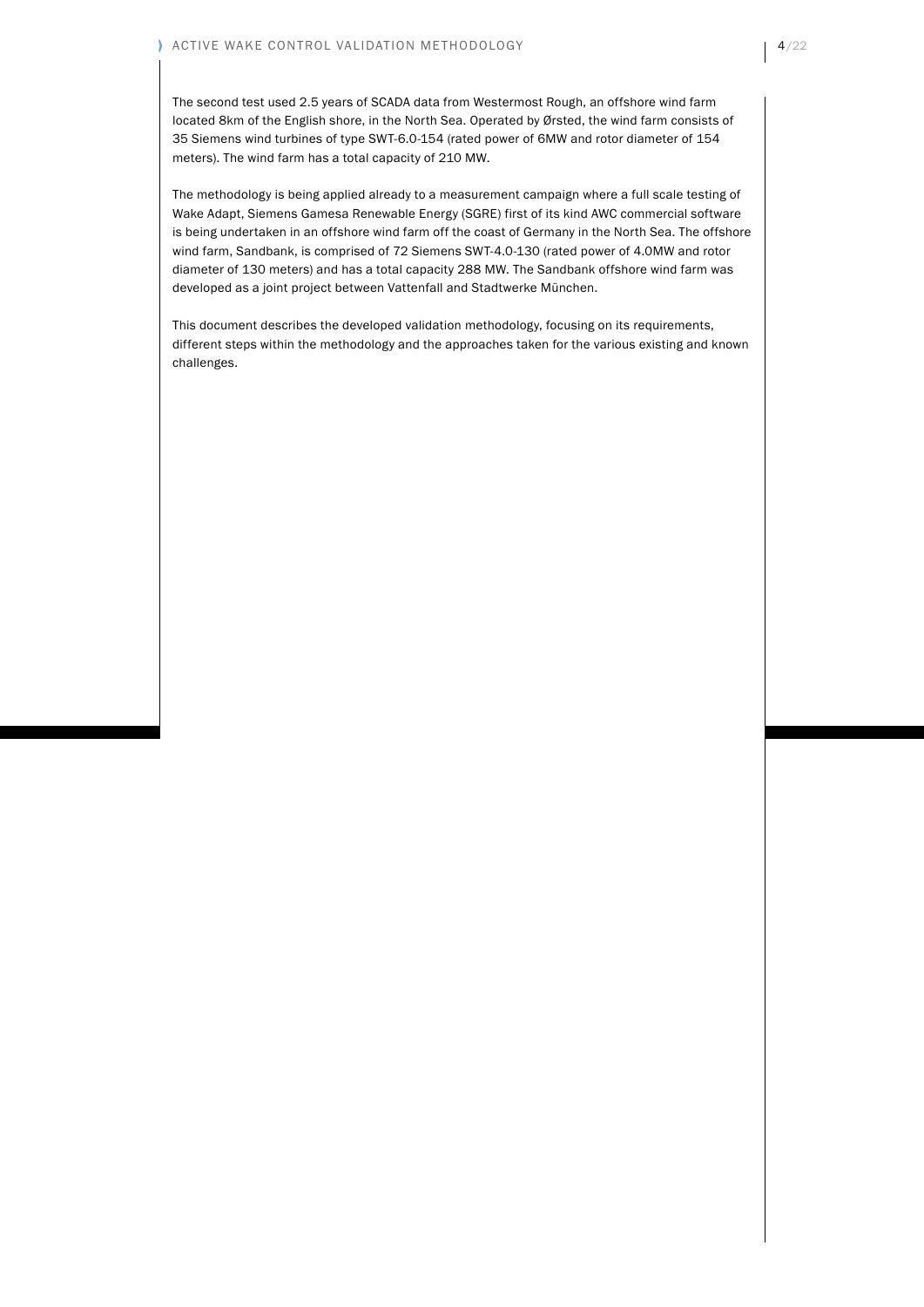### THE ACTIVE WAKE CONTROL VALIDATION METHODOLOGY (WITHOUT ADDITIONAL SENSORS)

The Active Wake Control validation methodology quantifies the increase in the Annual Energy Production (AEP) which is gained by making use of AWC. It makes use of measurements collected from a campaign and requires available on-site measurements only, i.e., it was designed such that no additional measurement devices besides the ones typically available and already in place in wind farms are needed. The methodology is specifically developed for AWC by wake redirection control, albeit being readily applicable to induction control with small modifications.

The AWC validation methodology has been designed to fulfil various requirements, namely:

- − It must be applicable to large offshore wind farms of any layout.
- − It shall not assume availability of historic data.
- − It shall include a method which makes use of data retrieved from a measurement campaign involving the available on-site measurement equipment only.
- − It shall use SCADA data, as a minimum requirement, at time intervals of 10 minutes (10 minute statistics). Higher frequency data may also be used, if deemed necessary.
- − It shall not make use of simulation models to fill in missing data in the measurements.
- − It shall make use of data from trials with a maximum duration of one year. The measurement campaign might consist of a number of shorter periods of several months, with the accuracy increasing after each period.

The above requirements give rise to the validation methodology, which is, at its core, comprised of the various sections that follow, each one properly addressing the inherent challenges in using generalised SCADA data from a wind farm for validation purposes of AWC.

#### The method goes through the following main steps:

- A. Determination of wind velocity using nacelle anemometry and the consensus wind speed (incoming undisturbed wind speed measured by the leading turbines in the farm).
- B. Determination of wind direction using nacelle anemometry and the consensus wind direction (incoming undisturbed wind direction measured by the leading turbines in the farm).
- C. Rejection of data points that do not meet quality standards.
- D. Binning the different data points according to the pre computed consensus wind speed and wind direction.
- E. Calculation of the wind farm power ratio of each of the wind sectors, which is then followed by the calculation of the annual weighted average wind farm power ratio based on the wind speed and direction frequency distribution.
- F. Quantification of overall uncertainties, following the definition of category A and category B uncertainties used in the IEC 61400-12-1:2013 (International Eletrotechnical Comission, 2013).
- G. Assessment of benefits of AWC operation at the turbine level, by comparing the weighted power ratios between nominal and AWC operation for the different wind sectors.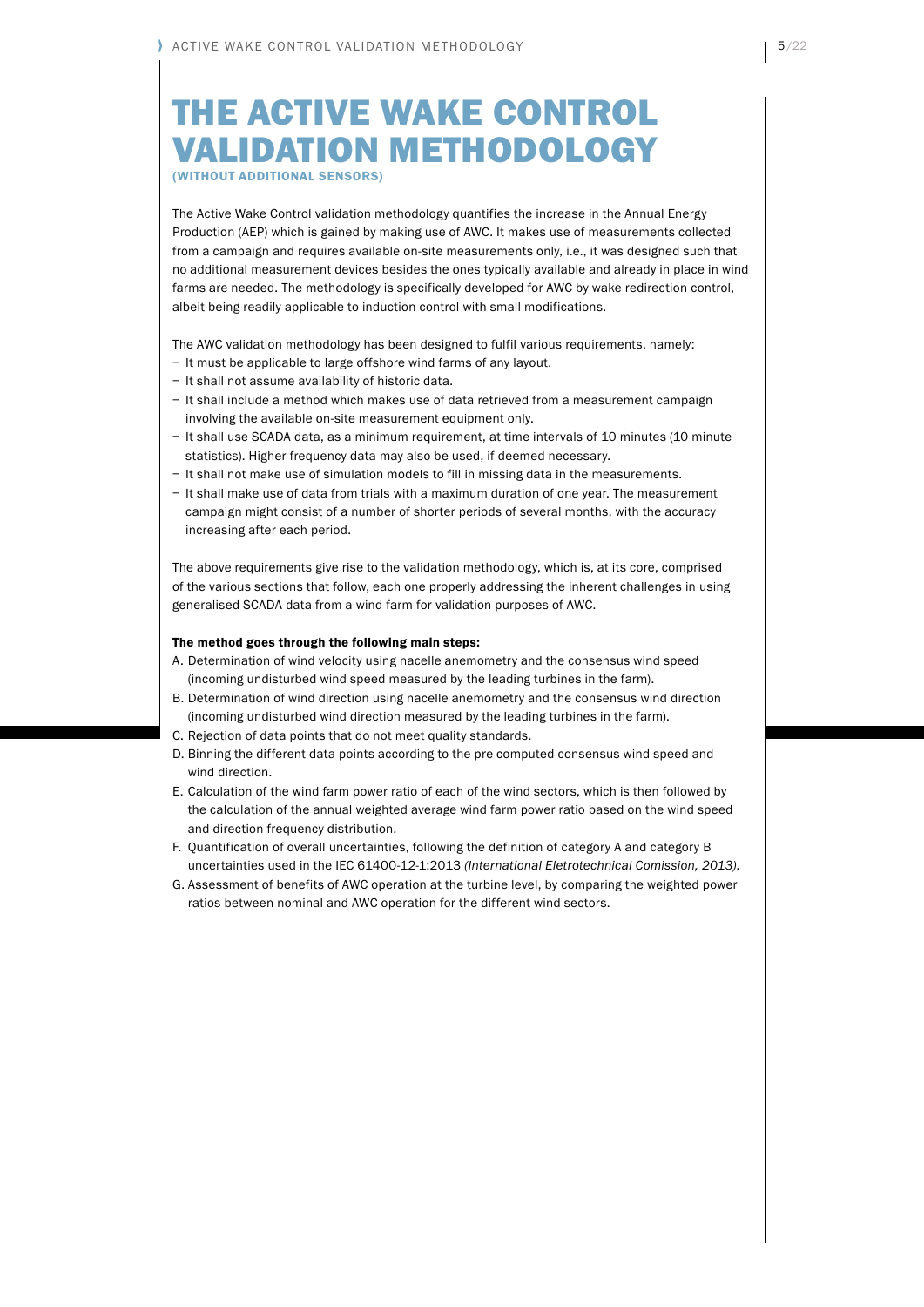### A. DETERMINING WIND VELOCITY USING NACELLE ANEMOMETRY

#### How to determine the wind velocity using nacelle anemometry?

The first step ensures that wind speed measurements taken using nacelle anemometers are comparable in nominal operation and AWC operation.

(Motivation) The ideal measurement signal to be used for the purposes of validation would be the free stream wind speed. Alas, there exists no guarantee that such signal is available, as it presumes the existence of a met mast or LiDAR, which may not be present. It becomes then necessary to use the nacelle based measurement of the wind velocity, which is taken behind the rotor and is disturbed by the rotor blades, hub and nacelle.

The wind speeds measured at the wind turbines' nacelles are then used. In AWC operation, however, the yaw misalignment will bias the measurements, as the nacelle wind speed and wind direction measurements are biased by the rotor wake. A relationship between the nacelle-based wind speed measurements during operation with yaw misalignment and that during nominal operation without yaw offset needs to be constructed. This relationship is labelled within the context of TNO's validation methodology as Wind Speed Transfer Function (WSTF). To establish this relation an extensive set of measured data under controlled conditions needs to be collected by at least one turbine operating with intentional yaw misalignment and at least one neighbouring turbine operating nominally, where both operate in free stream.

Figure 1 exemplifies the procedure for deriving the Nacelle Transfer Function (NTF) (in the absence of other neighbouring turbines operating nominally, the met mast measurements are used, which comes down to computing the NTF as per the IEC 61400-12-2, instead of the WSTF). Measurements from an experiment where a GE 1.5 MW turbine was operated with intentional misalignment are used in this example, from the EU H2020 Closed-loop wind farm control (CL-Windcon) project. Figure 1 shows the WSTF for the yaw error bin of -20 degrees. The nacelle-based wind speed measurements were binned (represented on the x-axis), and for each bin the corresponding met mast wind speed measurements were averaged (represented on the y-axis). This binning yields the NTF for a given yaw error bin, relating the nacelle-based wind speed and met mast measurements using piece-wise linear functions.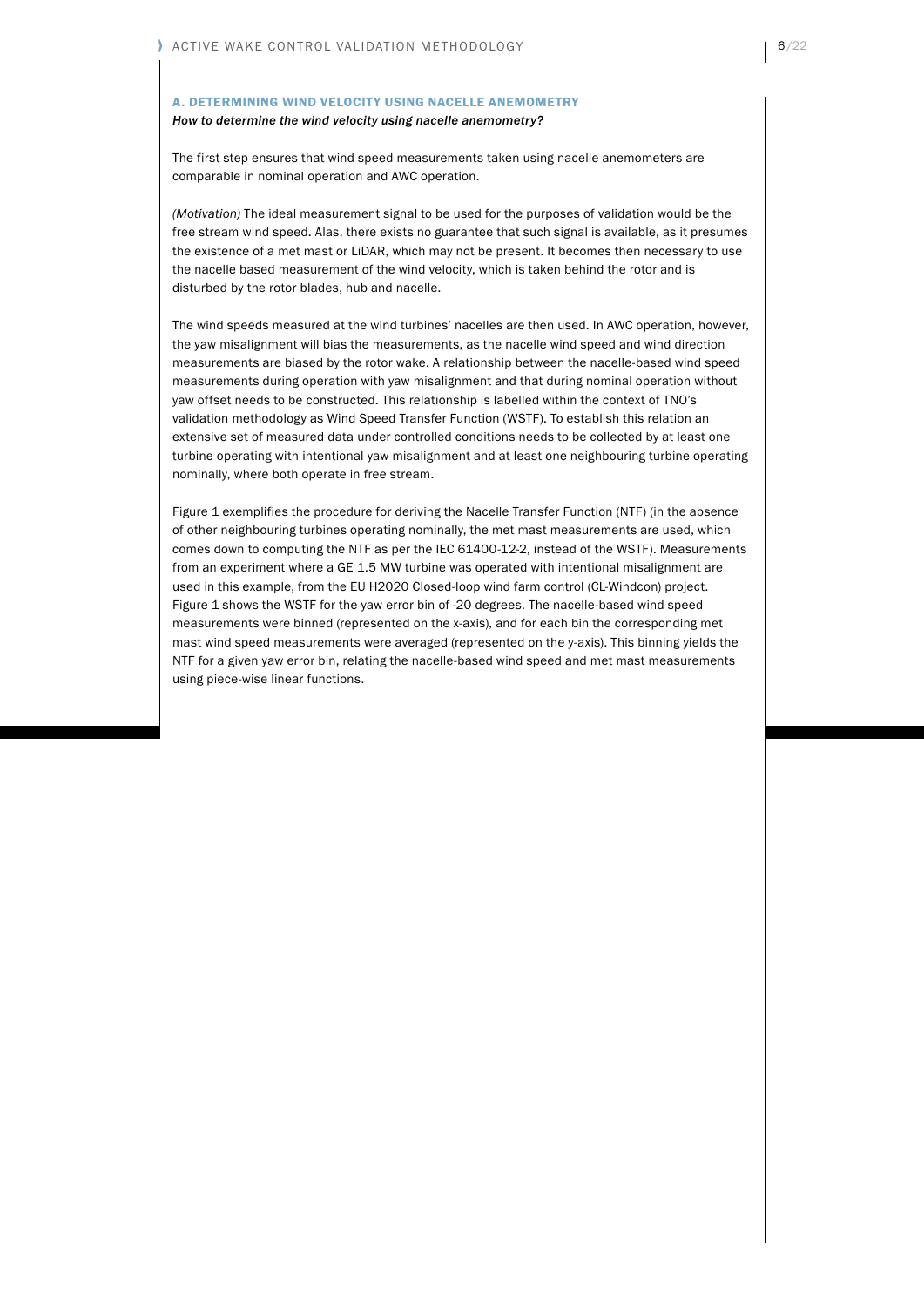#### Yaw offset: -20 deg



*Figure 1 Example of the procedure used to compute the Nacelle Transfer Function for a yaw angle misalignment of -20 degrees, relating the wind speed nacelle measurements (binned and represented in the x-axis) with the wind speed at the met mast (averaged for each bin and represented in the y-axis) (Kanev, 2020).*

The constructed WSTF can then be used to correct wind velocities measured at the yawed turbines during AWC tests, making measurements consistent with reference measurements without yaw misalignment. Whenever the WSTF is provided, the methodology requires this to be checked for validity.

The methodology does not impose as a strict requirement the use of a WSTF, it merely suggests its construction in the baseline setup, i.e., only SCADA data is made available. In addition, currently less conventional wind measurements, available at a given site, may be used instead, such as (but not limited to):

- − Nacelle-based forward looking LiDARs.
- − Hub-mounted measurement devices (such as the ROMO wind spinner anemometer iSpin, or LiDAR systems).
- − Rotor-effective wind speed estimate, derived using operational data other than (or in addition to) the nacelle-based anemometer readings.
- − SoDAR or LiDAR remote sensing systems measuring the incoming free stream wind conditions, located on substations, transition pieces, or nacelles.
- − Upward-looking floating LiDAR systems installed on various locations to cover all relevant wind directions.

Following the derivation of consistent nacelle-based wind speed measurements compensated for the effect of yaw misalignment, a single wind velocity signal representing the incoming wind speed for the whole wind farm is constructed. This signal is used in the process of binning the data at a later stage. This signal is labelled as consensus wind speed,  $V_{cons}$ , and is taken as the average value of the wind speed measurements at all wind turbines operating in free stream (as identified by a simple but conservative wake expansion model, such as the Jensen model).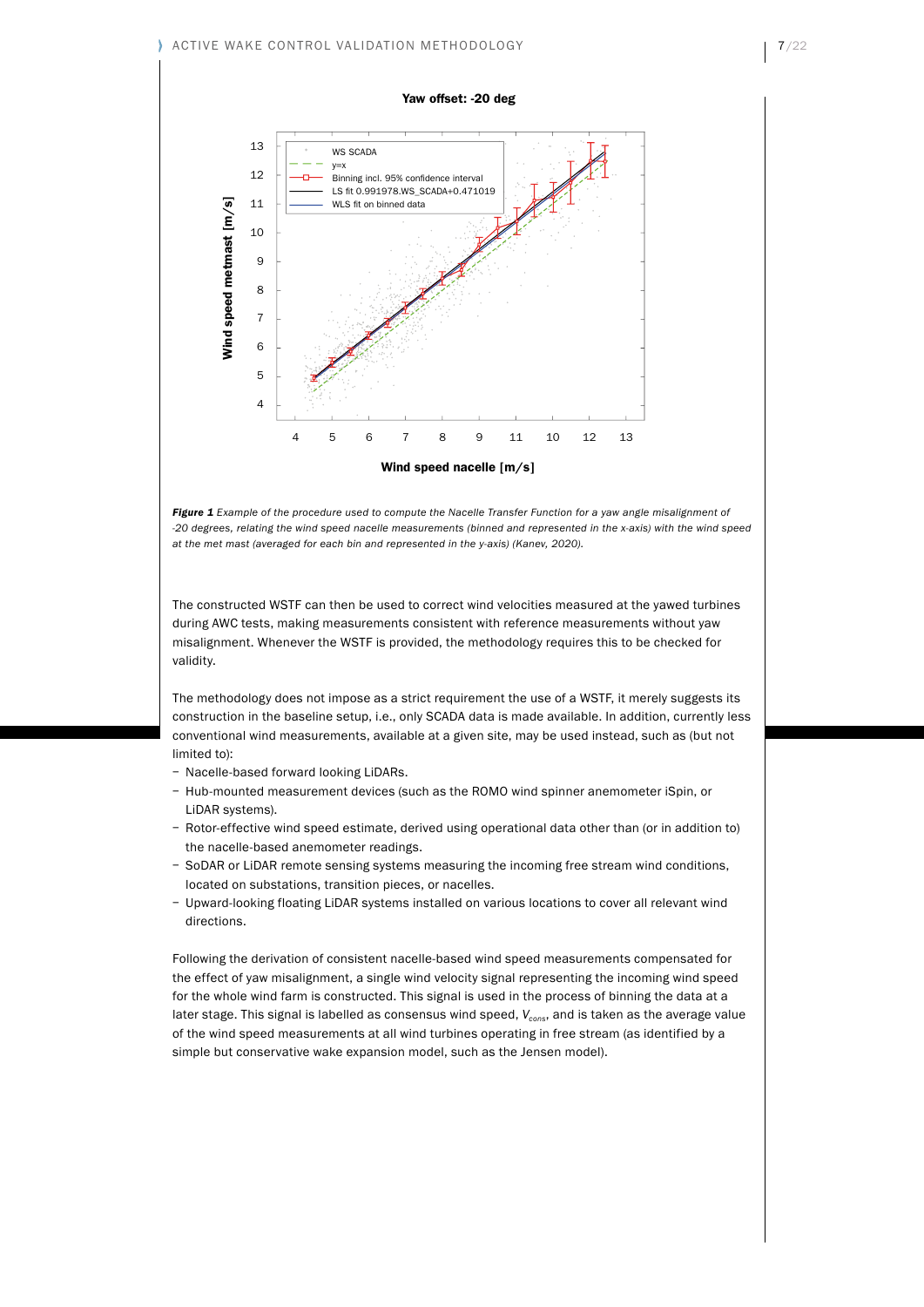#### B. DETERMINING WIND DIRECTION USING NACELLE ANEMOMETRY

#### How to determine the wind direction using nacelle anemometry?

The second step guarantees that wind direction measurements using nacelle vanes are accurate and comparable in both test cases. For that, nacelle measurements are corrected to avoid biases under yaw misalignments.

(Motivation) The ideal measurement signal to be used for the purposes of validation would be the free stream wind direction. In the same line of reasoning used for the wind speed free stream measurement, the conventionally available nacelle orientation measurement in combination with the yaw error measurement (i.e., nacelle-based relative wind direction) are used to construct the true wind direction measurement, as the methodology is designed under the assumption that only equipment already available on site shall be made us of.

At present, the conventional nacelle direction measurements are only used for monitoring the cable twisting in order to activate the untwisting sequence when necessary, and this process does not require a precise measurement of the nacelle position with relation to the true north. As a result, currently used nacelle direction sensors are often biased, and in some systems drifts and/or abrupt changes may be present.

Consequently, nacelle orientation measurements are first calibrated before being used to assess AWC. This is a necessary step as such measurements are known to exhibit a time varying bias in some commercial turbines. The calibration procedure is achieved by means of a power deficit analysis using data from nominal operation without intentional yaw misalignment. The idea underpinning the approach uses the power ratios between the measured power production of the to-be-calibrated wind turbine and another (ideally adjacent) wind turbine, both operating in partial load, i.e., below rated wind speed. A dip in the power ratio should be noticeable in the wind direction where the two turbines are aligned. The nacelle direction reading, due to the existing bias, will be different than the orientation determined from the position of the two turbines in the farm layout. Therefore, it can then be calibrated to achieve this condition. This procedure is significantly simplified if a wake model is used in combination with the measurement data, where the power ratio is modelled using a wind farm model, as exemplified in Figure 2. At TNO, our own in house cuttingedge software tool, FarmFlow, is used to model wake effects (Edwin Bot, 2020). FarmFlow is an extensively validated tool which achieves very accurate results at acceptable calculation time.

 A test using SCADA data over a period of 2 years (Nov 17' to Nov 19') from an offshore Wind Farm was performed to assess the calibration procedure. The offshore wind farm is Gwynt y Mor, composed of 160 Siemens SWT-3.6-107 (3.6 MW with a 107 rotor diameter) wind turbines. The test made use of 17 adjacent turbines located at the most south position of the farm to calculate the calibration offset over a total period of two years. For the 17 turbines, different calibration offsets were determined. The minimum value for the offset found, in absolute terms, was 0.94 degrees, and a maximum of 20.93 degrees. The values ranged between these two, with an average absolute offset of 5.74 degrees. The calculation of the offsets was performed onto 4 separate time windows, by having divided the 2 year period into 4 semesters. Comparing the offsets calculated for each turbine through the different time intervals, it was seen that the maximum deviation between the average of the four intervals and the actual values is not higher than 1.5 degrees (20% of the absolute average offset of 7.5 degrees), showing that the procedure is robust. These results are summarized in Table 1.

Similarly to the WSTF, a Wind Direction Transfer Function (WDTF) can then be constructed, relating the wind direction measurement during intentional misalignment and that during nominal operation. Its construction follows the same procedure as the WSTF, requiring data from at least two neighbouring turbines operating in free stream and one of the two with intentional yaw misalignment. In case the WDTF is provided, it should be checked for validity. Other measurement devices or calibration procedures may be used for acquiring wind direction measurements.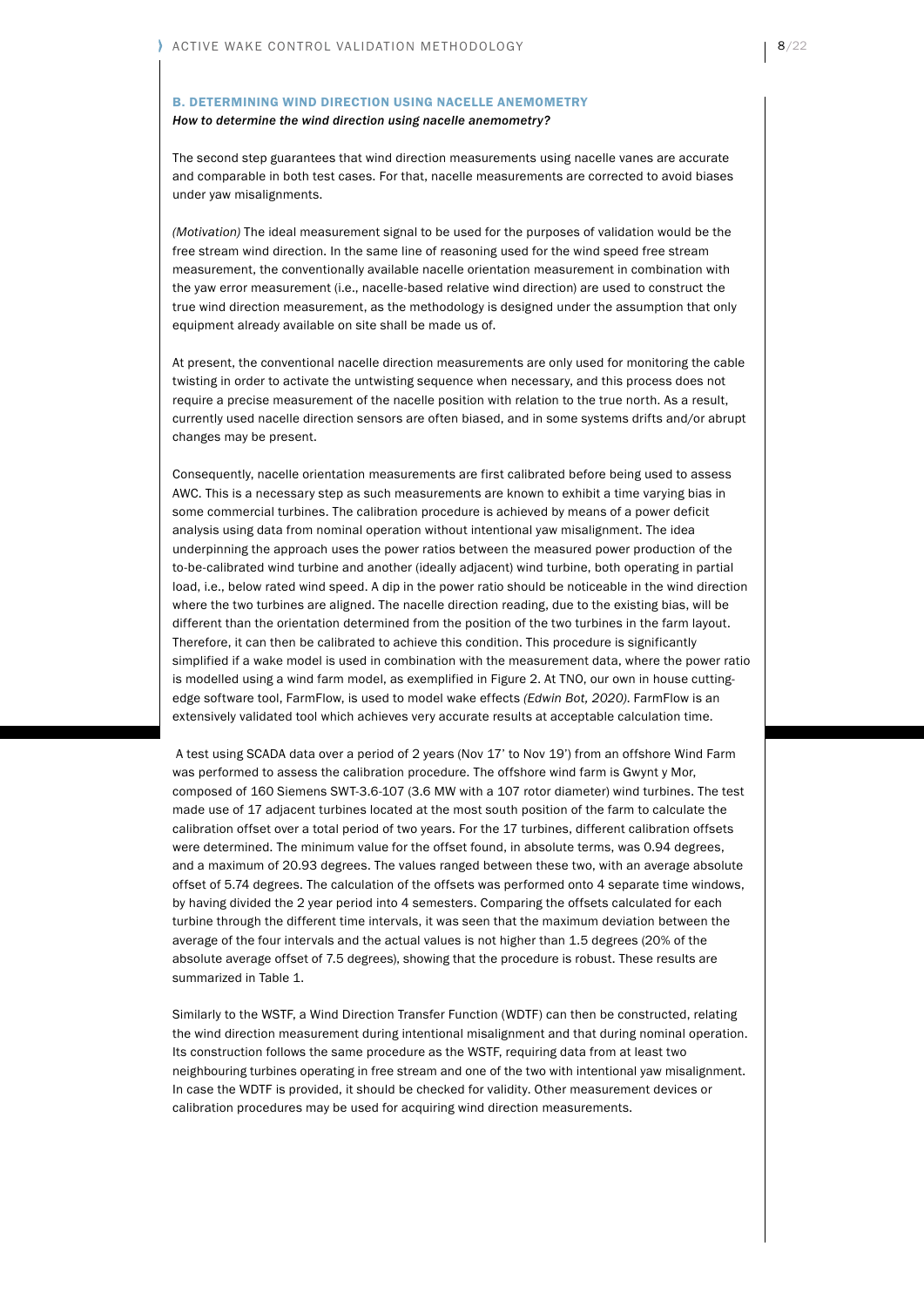

*Figure 2 Power ratio between two neighbouring turbines from Gwynt y Mor Wind Farm. The measured and modelled dip in the power ratio is noticeable, quantifying the bias to be used for the nacelle wind direction measurements correction (Kanev, 2020).*

*Table 1 Variation of the calibration offset, in degrees, over the 4 periods in which the data was divided and for the 17 turbines used in this study. The penultimate column shows the average calibration offset for the four periods and the last column the maximum deviation from the average, in absolute values.*

| <b>Turbine</b>   | Period <sub>1</sub>        | <b>Period 2</b>      | <b>Period 3</b> | <b>Period 4</b> | <b>Average</b>             | <b>Max dev</b> |
|------------------|----------------------------|----------------------|-----------------|-----------------|----------------------------|----------------|
| ID               | $\lceil \text{deg} \rceil$ | $\lceil \deg \rceil$ | [deg]           | [deg]           | $\lceil \text{deg} \rceil$ | [deg]          |
| M <sub>1</sub> M | $-5.76$                    | $-5.27$              | $-5.03$         | $-6.15$         | $-5.55$                    | 0.60           |
| M <sub>2</sub> M | 3.56                       | 1.51                 | 2.33            | 2.05            | 2.36                       | 1.20           |
| M3L              | $-2.48$                    | $-3.05$              | $-3.43$         | $-3.65$         | 2.36                       | 0.67           |
| M4L              | $-15.81$                   | $-16.27$             | $-17.17$        | $-17.63$        | $-16.72$                   | 0.91           |
| M <sub>5</sub> L | 2.53                       | 2.15                 | 2.21            | 0.94            | 1.96                       | 1.02           |
| N1M              | $-10.18$                   | $-10.84$             | $-11.61$        | $-11.06$        | $-10.92$                   | 0.74           |
| L <sub>4</sub> L | $-19.66$                   | $-20.52$             | $-19.84$        | $-20.93$        | $-20.24$                   | 0.69           |
| K6K              | 7.62                       | 6.68                 | 7.38            | 6.27            | 6.99                       | 0.72           |
| J8K              | 5.01                       | 4.03                 | 4.22            | 3.22            | 4.12                       | 0.90           |
| H <sub>9</sub> K | $-4.18$                    | $-5.55$              | $-4.74$         | $-3.55$         | $-4.51$                    | 1.05           |
| P1M              | $-7.32$                    | $-7.4$               | $-9.23$         | $-8.8$          | $-8.19$                    | 1.04           |
| N3L              | 12.46                      | 11.72                | 11.15           | 10.66           | 11.50                      | 0.96           |
| L6L              | $-3.76$                    | $-5.71$              | $-4.75$         | $-5.26$         | $-4.87$                    | 1.11           |
| K8L              | 4.2                        | 2.51                 | 3.07            | 3.47            | 3.31                       | 0.89           |
| <b>J10K</b>      | $-9.09$                    | $-9.19$              | $-9.71$         | $-11.05$        | $-9.76$                    | 1.29           |
| K <sub>5</sub> Q | $-10.15$                   | $-11.88$             | $-10.96$        | $-11.41$        | $-11.10$                   | 0.95           |
| K7K              | $-2.16$                    | $-2.78$              | $-2.68$         | $-4.17$         | $-2.95$                    | 1.22           |

Following the derivation of consistent nacelle-based wind direction measurements where the effect of yaw misalignment is compensated for, a single wind direction signal representing the incoming free stream wind direction for the whole wind farm is constructed. This is analogous to the consensus wind speed calculation and this signal is likewise used in the process of binning the data at a later stage. This signal is labelled as consensus wind direction,  $\alpha_{cons}$ , and is again taken as the average value of the wind direction measurements at all wind turbines operating in free stream.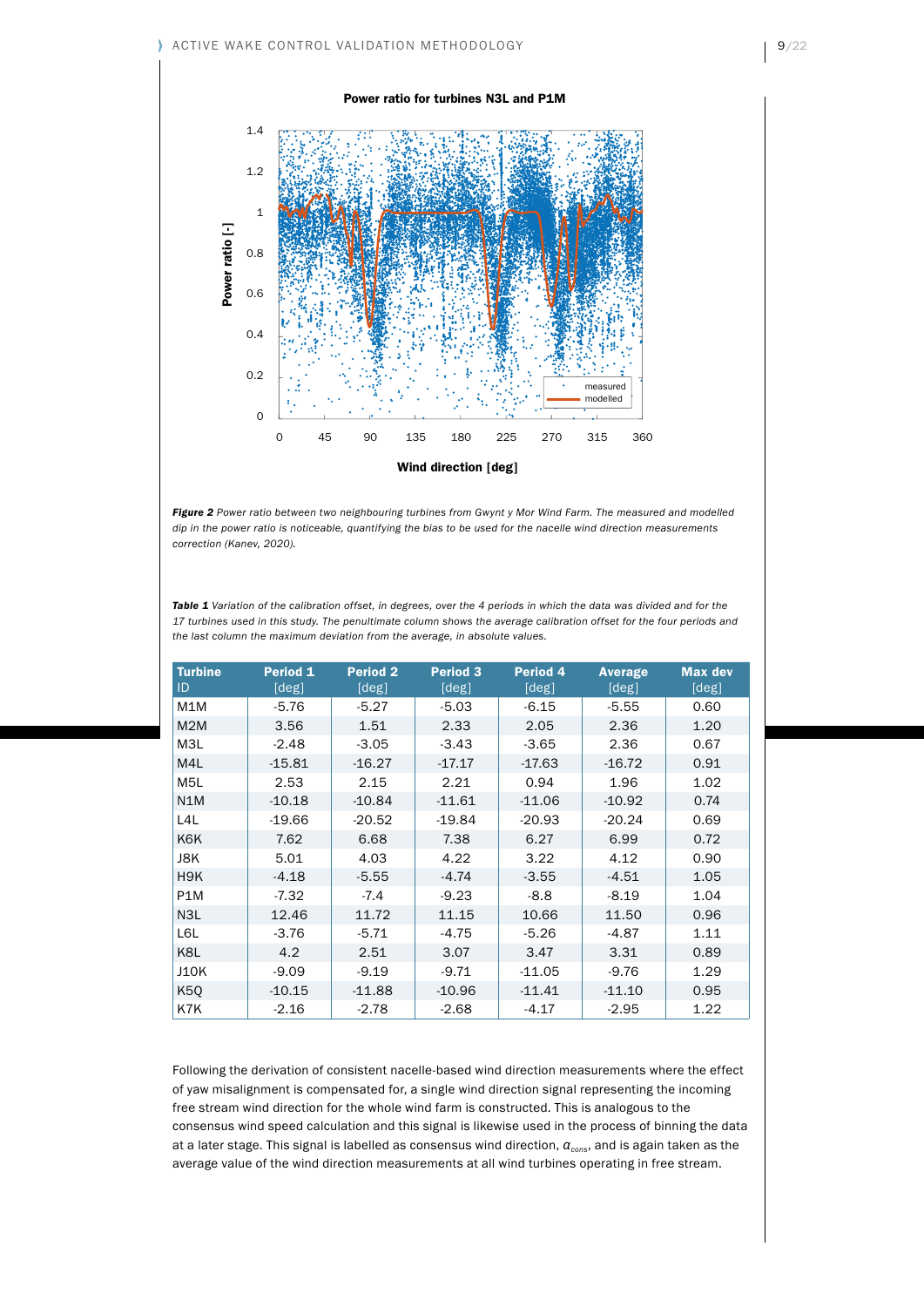#### C. FILTERING THE DATA

What filtering should be applied to the data and what measurement points should be considered for the final assessment of AWC?

The third step identifies the data points that should not be used for the final assessment. These points comprise instances where turbines are not producing power, have been curtailed, power boosted or do not meet certain quality standards.

(Motivation) Using SCADA data from an offshore wind farm in operation presents many challenges. Sensors may fail or degrade (e.g. due to icing) and certain settings of the turbine may invalidate the assessment of AWC (curtailment, power boosting). Furthermore, the methodology should also carefully select which time instants to use based on the transient behaviour of the wake during the toggling between modes of operation. To ensure that the employed methodology truly assesses benefits of AWC, proper filtering of the data points is necessary. The following filtering criteria are applied.

#### Filtering based on operating conditions

Measurements where turbines are producing power below a certain minimum threshold, are curtailed or power boosted are suggested to be removed from the analysis. Moreover, downstream turbines in the wake of the identified ones are also removed from the analysis.

The methodology accepts time records containing unavailable turbines, as rejecting these would be too restrictive and lead to a high number of rejected instants. It only restricts time instants to have a minimum number of normally operating wind turbines (e.g., 10% of all). It further ensures that turbines are available, i.e., that they are in power production mode, by accepting measurements points where power production is higher than a pre-defined value (e.g., 1% of rated power.)

Turbines in a certain 10 minute instant are rejected if they are curtailed. This is necessary as the comparison between nominal operation and AWC, for the same turbine, cannot merge different conditions, such as curtailed and uncurtailed. Nevertheless, if the curtailment is activated in a pre-defined fashion and is consistent throughout the complete campaign, the turbine may not need to be removed from the analysis.

Turbines power boosted in an inconsistent manner throughout the campaign are similarly rejected. This procedure is analogous to the rejection based on curtailment. Nevertheless, power boosting that is consistently applied to given wind turbines (in specific wind speed and direction) independent of the farm mode of operation, may be included in the analysis.

On top of the aforementioned selective criteria, all turbines in the wake of non operating turbines, curtailed or power boosted are treated equally, i.e., removed from the analysis. To determine these turbines, a simple but conservative wake expansion model is used.

In the event that a high rejection of measurements is observed due to many turbines being curtailed or unavailable, the previous downstream turbine rejection criteria may be relaxed. This relaxation, in practical terms, translates in only rejecting turbines up until a certain distance downstream, such as 20 or 30 rotor diameters of the flagged turbine. A wake expansion model is here again used. This approach leads to lower data being rejected, which is of special relevance for wind farms which have long rows of turbines.

#### Filtering based on instrumentation

The methodology requires measurements to be consistent throughout the campaign. In practical terms, the methodology requires that the measurements taken (wind speed, wind direction and power, for example) are performed using the same sensors. As an example, in case a power estimator is used as the most relying method to retrieve the power production measurement, then all measurements for which the estimator was not available will not be considered for the final analysis.

#### Filtering based on measurement quality

To ensure maximum quality of the measurements, the methodology recommends that at least 10 minutes of the measurement data is skipped from the analysis after changing the mode of operation. This procedure allows to exclude possible transients related to yaw and wake dynamics.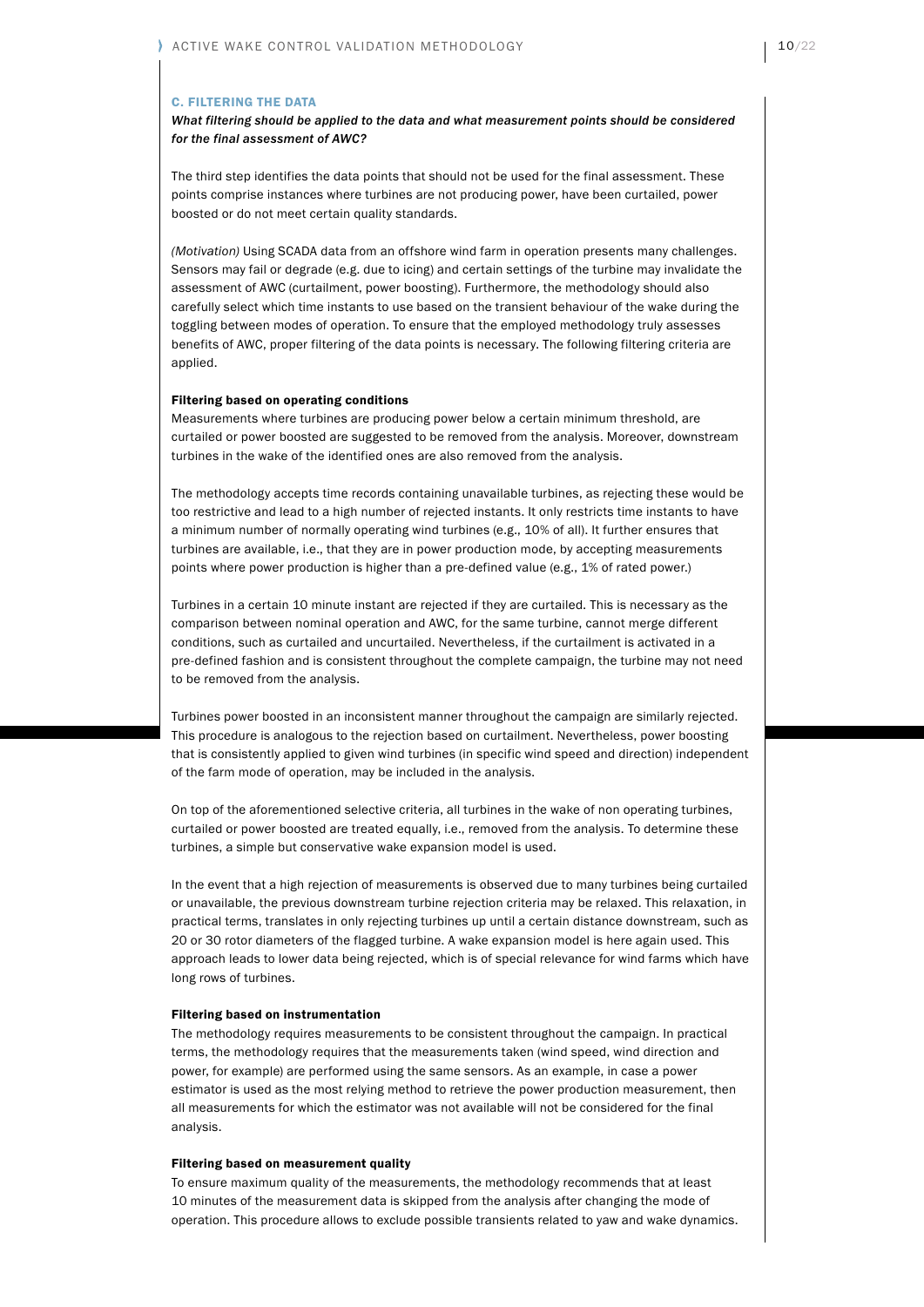Furthermore, measurement points that have high values of standard deviation of the consensus wind speed and consensus wind direction are rejected from the analysis. The limits of these two conditions need to be chosen in order to strive a balance between the quality of data and the exclusion of measurement points. It is recommended to keep this threshold lower than the wind speed and wind direction bin sizes (to be used in the next step of the methodology).

Figure 3 sheds light to the workings of the different steps discussed until this point. The identified leading row of turbines which faces the undisturbed inflow is represented in green. In each, the wind speed measurements and (calibrated) wind direction measurements are written on top. Taking the average of these, the consensus wind speed and direction are computed, which should represent the incoming wind characteristics. Notice that one of these turbines, represented in grey, is unavailable. For this time instant, the turbine is not taken into account to compute the consensus wind speed and direction.

For the depicted example, measurements fall more or less within the same boundaries, i.e., they do not oscillate much. The consensus wind speed would be 8.965 m/s with a standard deviation of 0.153 m/s. The consensus wind direction would be 91.905 degrees with a standard deviation 1.235 degrees. The standard deviations of the consensus wind speed and direction would make this time instant suitable in terms of quality standards.

Immediately in the second row, a curtailed turbine is illustrated in orange. Measurements from this turbine at this instant are removed from the analysis. Records from the turbines in the wake of the curtailed one are likewise removed for the final calculations. The wake is represented in light blue. It is possible to only exclude turbines up until a certain distance downstream, as it is expected that the flow recovers to normal conditions. This flexible parameter is sketched with the letter D, referring to the distance, in rotor diameters, for excluding downstream turbines, illustrated in yellow.

Other turbines that may be excluded are, for example, power boosted turbines (if not independent on the mode of operation). These are shown in red and are excluded from the analyses. Turbines downstream of these, represented again in yellow and identified through the wake expansion model, are similarly to turbines downstream of curtailed turbines, excluded from the analyses.



*Figure 3 Schematics illustrating the first three steps of the methodology: determination of consensus wind speed, consensus wind direction and filtering using wake expansion model (light blue).*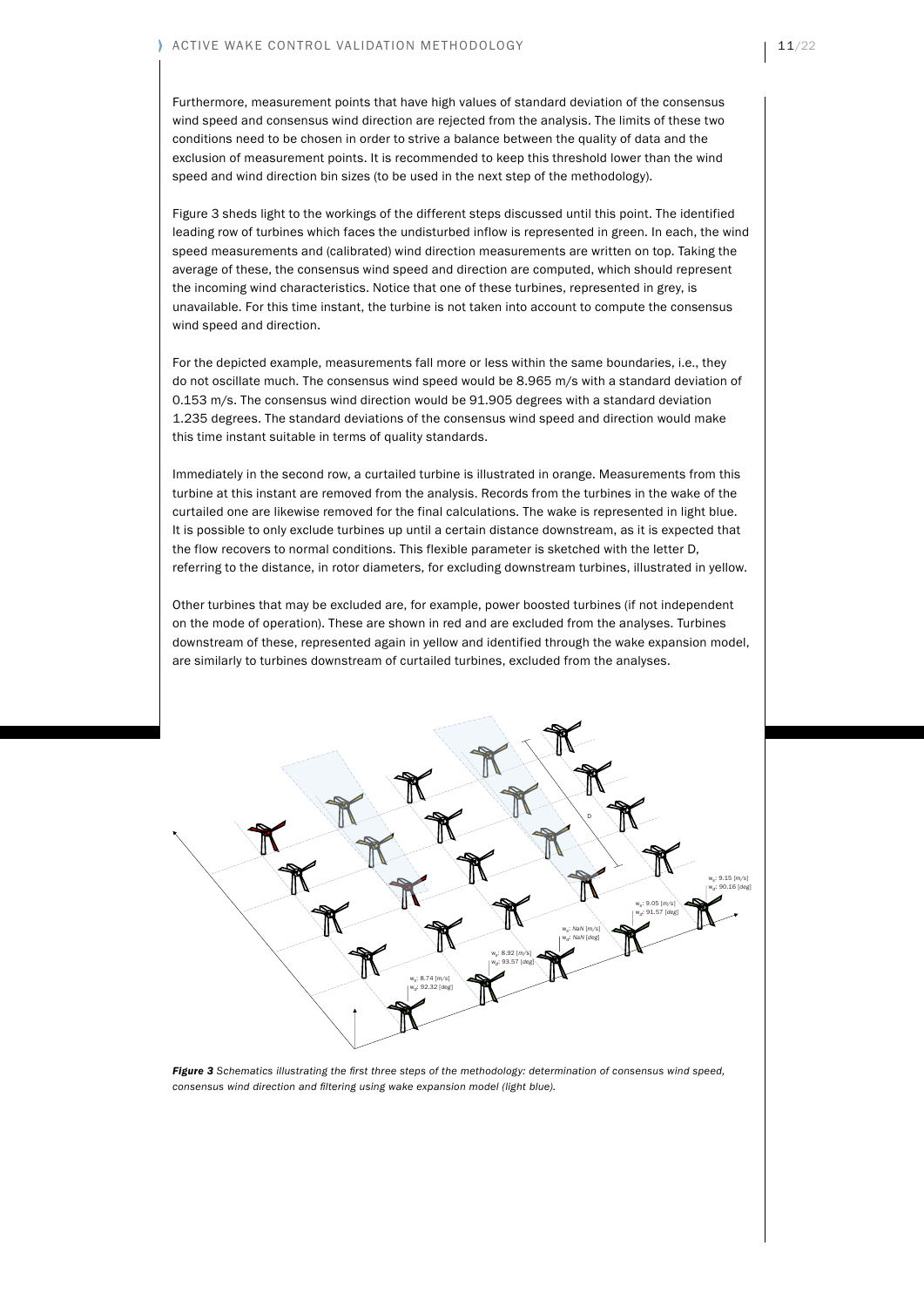#### D. BINNING THE DATA

#### How to bin the data to ensure sufficient number of data points in each bin?

The fourth step guarantees that each wind speed and direction sector will have sufficient number of points so that the uncertainty of the bin is maintained within desired levels.

(Motivation) The data needs to be attributed to a certain wind direction range and wind speed range, usually referred to as the process of binning, i.e., segmenting the different data points into specific groups. This process may lead to having certain bins with insufficient number of measurements and large uncertainties. On the other hand, increasing the sizes of bins affects the assessment of AWC since the variations in power within the same bin become too large, generating high uncertainties again.

To overcome the indicated trade-off, the methodology uses a varying size bin approach, i.e., during the binning procedure, the sizes of the bins are varied according to pre-defined criteria.

The first step is to declare the initial bin size for wind speed and wind direction. As a baseline recommendation, it is suggested to keep the bin size for the wind velocity fixed at 1 m/s and vary only the wind direction size, increasing it from 1 degree to a certain maximum wind direction bin size. The values for wind velocity and wind direction are the already computed consensus wind speed and consensus wind direction.

The second step consists in defining the desired uncertainty and the maximum allowable uncertainty within a certain bin. These two correspond to a soft limit and a hard limit, respectively. The bin sizes are then optimized such that the uncertainty in the farm power production estimate is limited to the specified values. The normalized standard error of the farm power per bin is used to quantify uncertainty. In essence, increasing the bin size leads to more data points falling within a certain wind bin, causing the normalized standard error to drop below a certain limit. Nevertheless, using a too large wind direction bin size may obscure the full potential of AWC, so this parameter must be chosen carefully. It is recommended to maintain the wind speed bin to 1 m/s and start with wind direction bins of 1 degree, increasing until desired uncertainty is reached.

The final data will be distributed over bins of varying size. This is to be expected due to the nonuniform wind speed and direction distribution. In other words, for certain wind directions where more data is available it is expected that the bins are thinner and for wind directions where few measurements exists the opposite. This can be seen in Figure 4, where the binning procedure using SCADA data from wind farm Anholt is used<sup>1</sup>. A maximum error of 0.05 and a desired one of 0.02 were chosen. The wind sector near 150 degrees is missing due to the lack of data around these wind directions.

<sup>1</sup> As there is no AWC operation in the dataset from Anholt, the data is simply divided into two data sets for testing purposes, data set 1 and data set 2.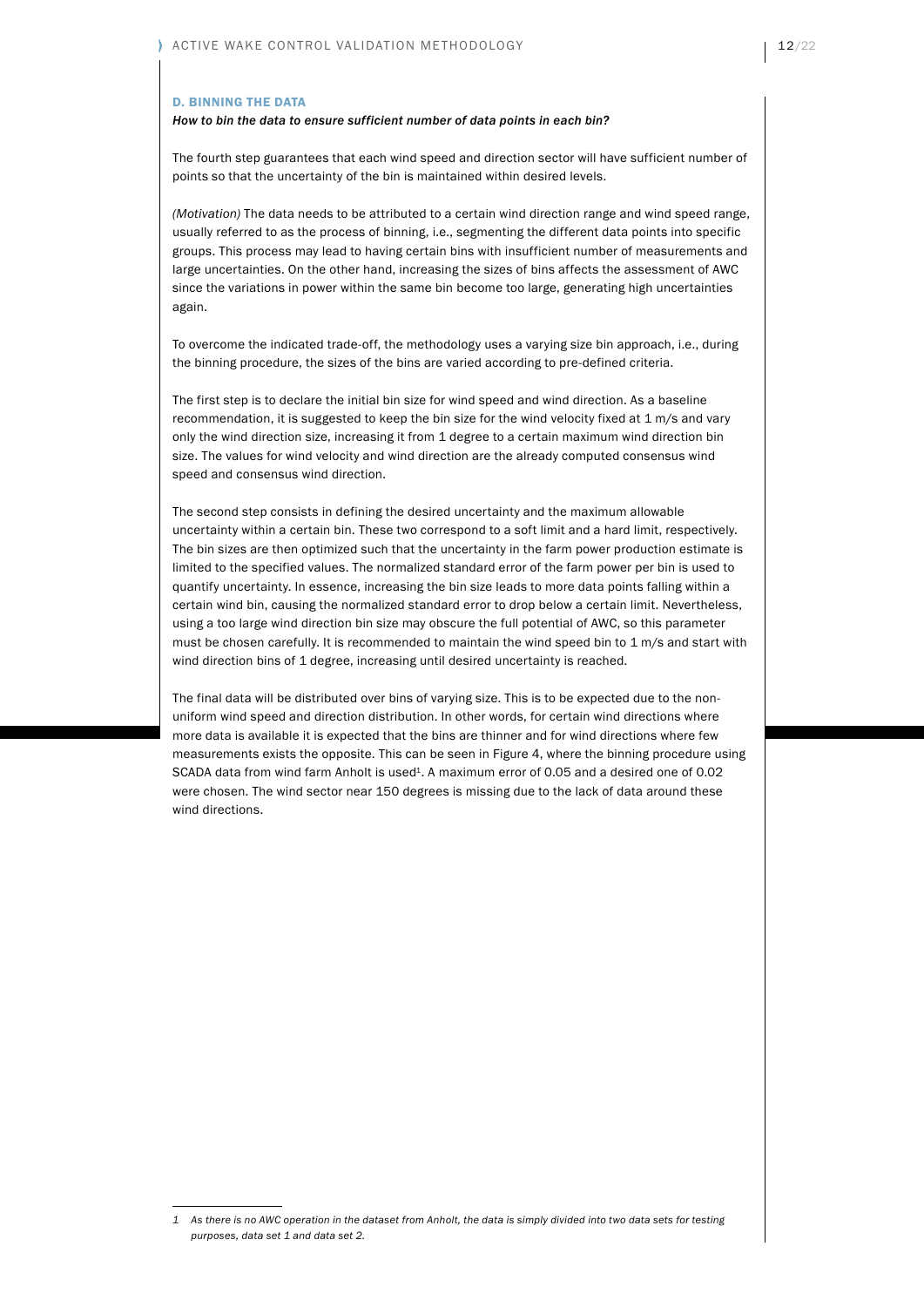#### ACTIVE WAKE CONTROL VALIDATION METHODOLOGY



*Figure 4 Final result of binning procedure. Notice the bins of varying size, the initial normalised standard errors for*  both data sets (1 and 2, representing the nominal 1 and nominal 2 data sets), the hard (maximum) and soft (desirable) *uncertainty, represented as black and red lines, respectively (Kanev, 2020).*

In each of the wind direction bins it is possible to compare the wind farm power curves for both nominal and AWC operation, along with the 95% confidence intervals. This is represented in Figure 5, where it can be observed that both curves for the two data sets, blue and red, fall almost on top of each other. This is expected, as they are both reflecting the same time of operation (normal, not AWC). For AWC operation, it is expected that the curve lays distinguishably above of the normal operation for certain wind sectors.



#### Wind direction sector: [175, 184]

*Figure 5 Power curves for Anholt wind farm, wind direction sector comprised between 175 and 184 degrees. Data set 1 is represented in red and data set 2 is represented in blue (Kanev, 2020).*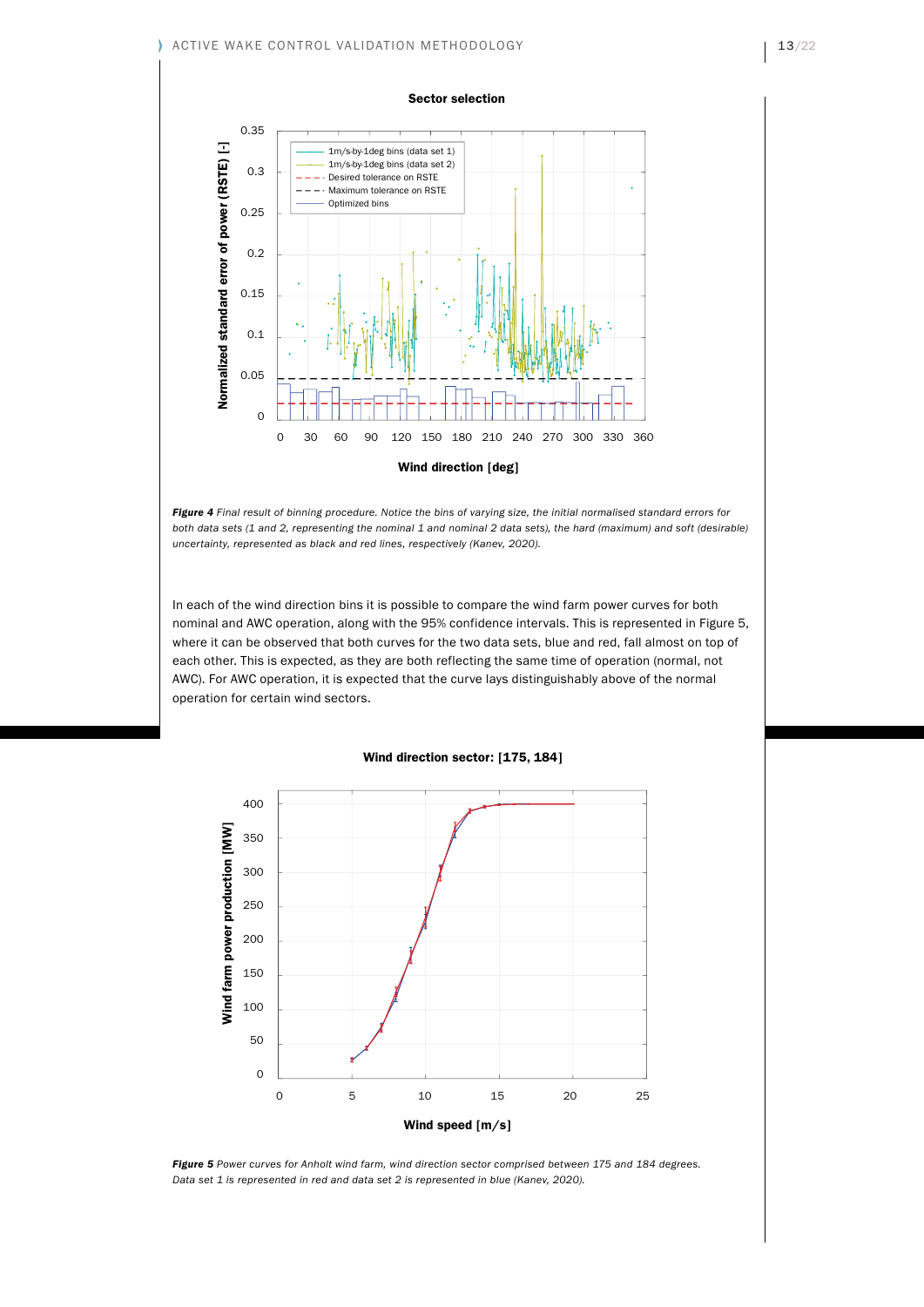#### E. CALCULATING POWER RATIO

#### How to calculate the relative power gain within each bin and on a yearly basis?

The fifth step quantifies the power gain for each of the bins and computes the final gain in Annual Energy Production (AEP) terms.

(Motivation) The final goal is to have an estimation of the AEP gain by using AWC. With such goal in mind, the power ratio between the two data sets is computed and the AEP is estimated based on the wind speed and wind direction distribution.

The first step encompasses the calculation of the power ratio statistics, i.e., the power ratio mean value per wind sector and the corresponding 95% confidence interval. For this, the wind farm power production statistics are used. It is often the case that within a certain bin there are (turbine) records representing rejected data, and completely filtering such time instants would yield a very limited dataset for the final analysis. For that reason, the methodology calculates the statistics per wind turbine first within the bin, and only then the statistics for wind farm power within the bin. Subsequently, the mean power ratio is computed for every wind sector. An example is depicted in Figure 6 for Anholt wind farm, where the mean values are calculated over the wind speeds up to 11 m/s to guarantee that the power ratio analysis is in the region of primary interest (below rated wind speed), and does not get biased by above rated operation of the wind farm. It can be further seen that for most sectors the mean power ratio lies within just 2% from the expected value of 1, with an uncertainty of about  $\pm$  3.5%.

### 1.08 1.06 $\overline{L}$ Power ratio between the data sets [-] Power ratio between the data sets 1.04 1.02 1 0.98 0.96 0.94 0.92 0 30 60 90 120 150 180 210 240 270 300 330 360 Wind direction [deg]

#### Power ratio per wind direction sector

*Figure 6 Power ratio per wind direction sector for the Anholt wind farm: mean value (red) and 95% confidence interval (grey bars) (Kanev, 2020).*

The second step involves calculating the weighted average power production, where the frequency distribution per wind speed and direction bin is required. This can be achieved in two ways: either by providing a site-specific wind speed and wind direction probability density functions or, alternatively, by making use of the actual number of records within each bin to directly construct the frequency distribution using the measurement data from the AWC campaign. Using the one or the other, for each wind bin a weight  $a<sub>b</sub>$  between 0 and 1 is computed, such that the sum of all weights for all bins equals 1. The weight represents the probability the wind conditions fall within wind bin b, and should be representative for both data sets.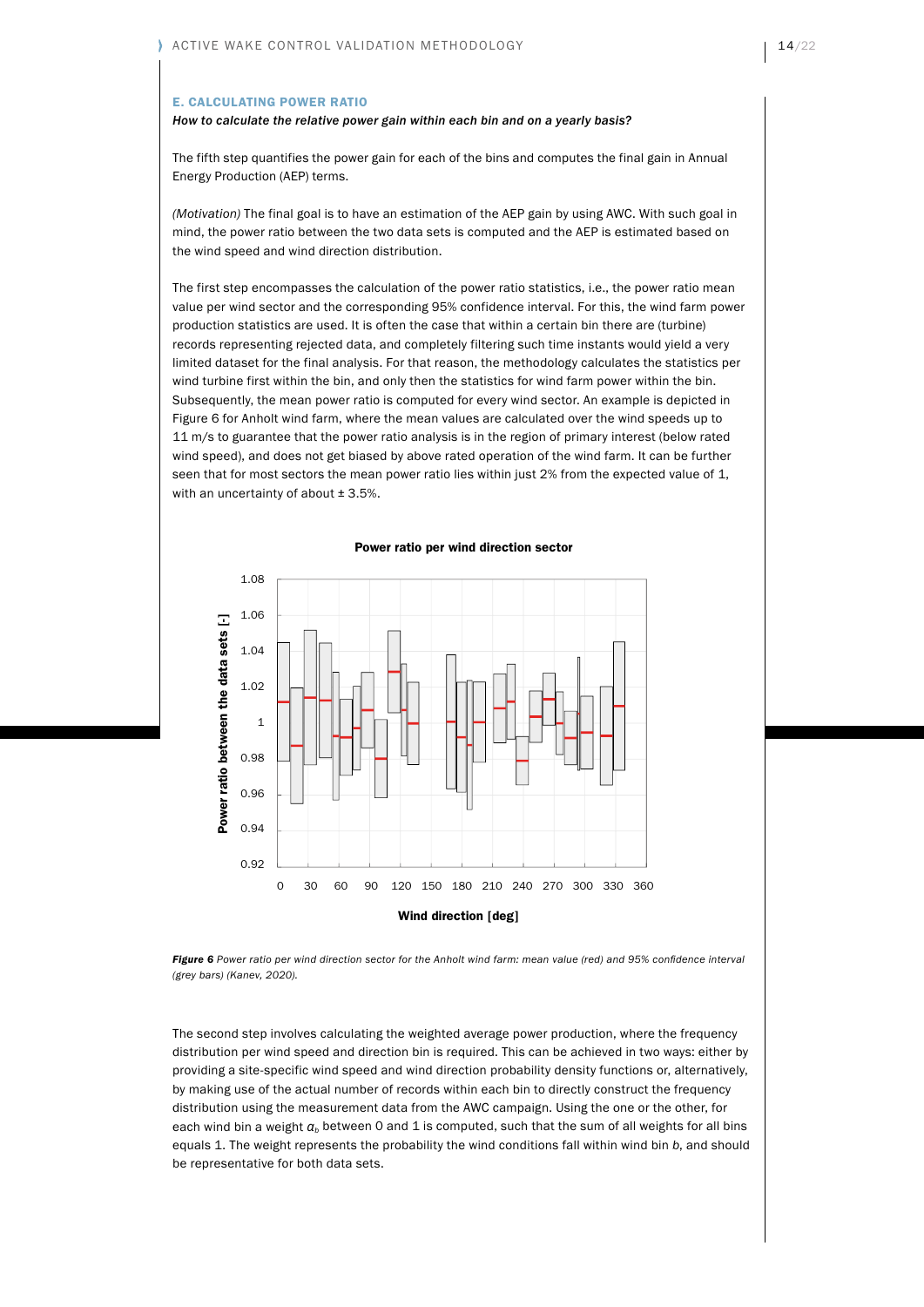For Anholt wind farm, the estimated mean value of the weighted average wind farm power ratio was 1.0006 with 95% confidence interval of ± 0.00166 around the mean value. For Westermost Rough wind farm, the estimated annual power ratio was  $1.0016$  with 95% confidence intervals of  $\pm 0.0024$ around the mean value (Kanev, 2020). Both estimated AEP ratios are close to 1, as would be expected using the testing data sets without an AWC campaign. The differences in the two can be partly explained by the amount of data used for the final analysis: for Anholt, data rejection in the filtering process was approximately 50%, leading to 9 months of data in each dataset (Kanev, 2020). On the other hand, for Westermost Rough, the percentage of data rejected was 64%, leaving 6.5 months of data in each set, which may lead to higher uncertainties in the overall estimation. The results are naturally dependent on the options specified by the user, such as the maximum allowable standard deviation in the consensus wind speed and direction, the maximum wind sector bin width and the maximum and desirable standard errors in the binning process.

The example for Westermost Rough in (Kanev, 2020) sets as maximum standard deviation of consensus wind speed 2.5 m/s and for wind direction 10 degrees. In addition, the maximum sector width is set to 12 degrees. By adopting a more conservative approach and setting the three values to 1 m/s, 8 degrees and 10 degrees, the estimated AEP ratio is 1.00090 ± 0.0027, showing that the results are sensitive to the options used and a proper evaluation is in need. The final result of data binning is shown in Figure 7.

A more insightful visualisation is the power ratio per wind speed and direction bin. This is depicted in Figure 8. For a great majority of the quadrants shown, the power ratio is close to 1. For others, especially between 90 and 160 degrees and below 6 meters per second, power ratios are different from one bin to another. This is due to the low data availability for these wind bins, as Figure 9 points out (for this heatmap equally spaced wind direction sectors of 10 degrees were chosen).

The low data availability between 90 and 160 degrees leads to increased uncertainties as well. The normalised standard error is notoriously higher in these regions, as Figure 6 exhibits, by a factor of 1.5 to 2 times, when compared to wind directions where more data is available, such as between 180 and 300 degrees wind direction bins.



Sector selection

*Figure 7 Final result of binning procedure using a more conservative approach (higher quality standards) for Westermost Rough wind farm. Bin widths constrained between 5 and 10 degrees.*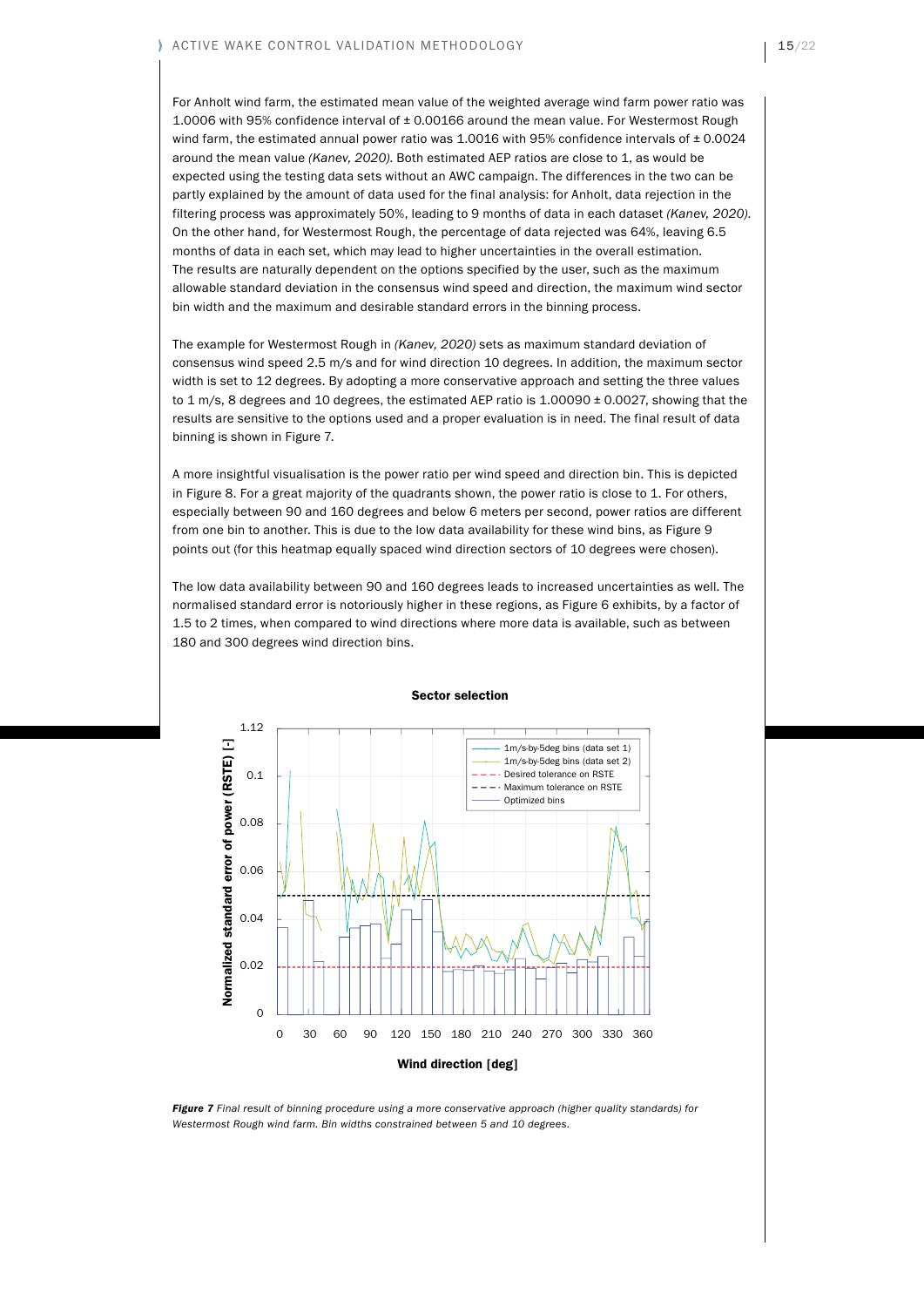

Data set 2 (representing AWC operation, before filtering) Number of records per wind bin



**Figure 9** Number of data records per each wind speed and wind direction bin for SCADA data from Westermost Rough, *before filtering procedure.*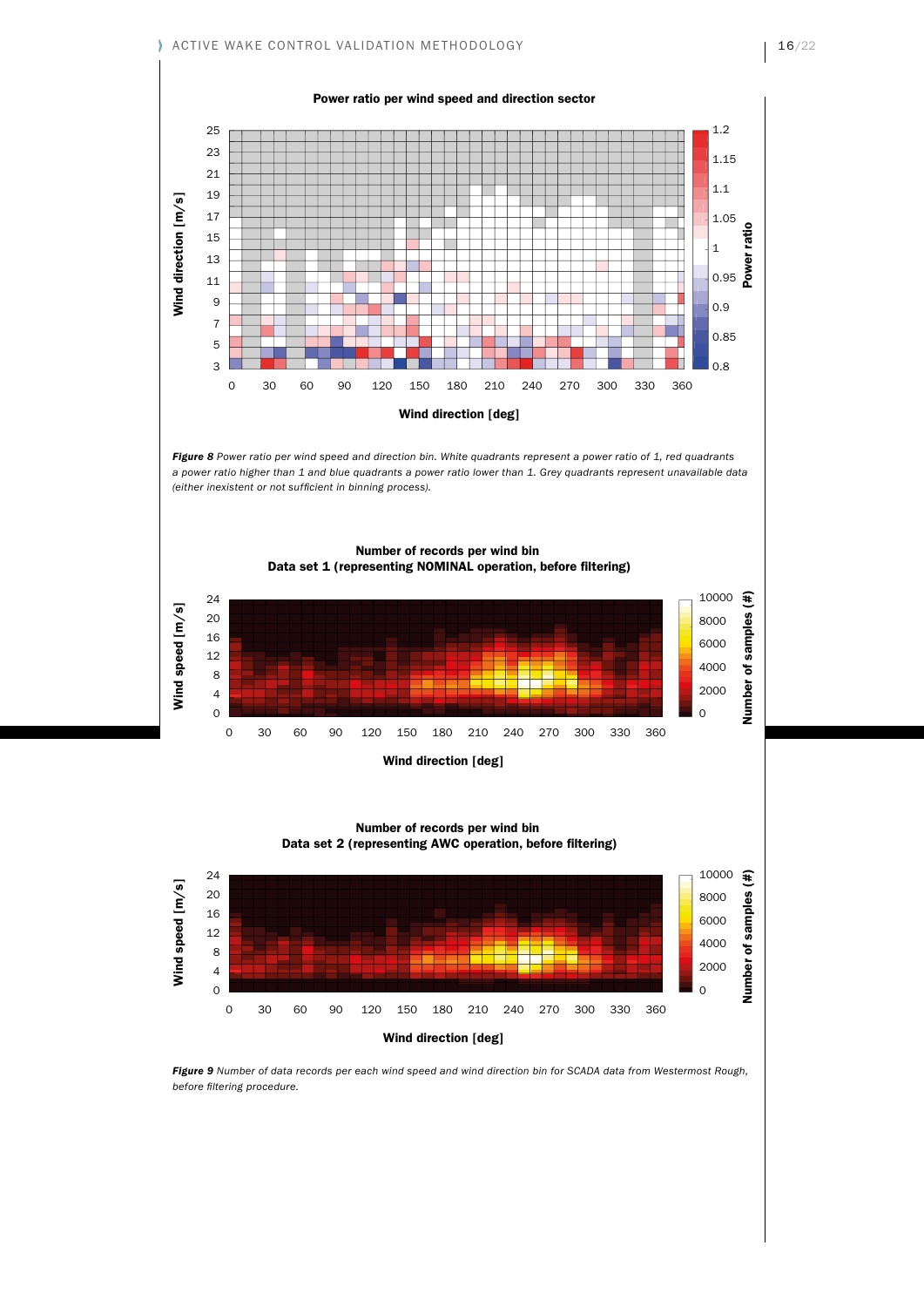#### F. QUANTIFYING UNCERTAINTY

#### How to quantify the uncertainty on the relative power increase?

In the sixth step, the uncertainties of the final power gain, per wind speed and wind direction bin, are properly quantified at the farm level, including the A and B category uncertainties.

(Motivation) An uncertainty analysis aligned with the IEC 61400-12-1:2013 is performed. There, the A and B category uncertainty components are firstly developed separately for the NTF and the nacelle power curve, as defined in (International Eletrotechnical Comission, 2013).

Within the context of the AWC validation method, the uncertainty components related to the process of determination of the WSTF and WDTF are listed, then those affecting the calculation of the consensus wind speed and wind direction and finally those for the wind farm power production. For more details on the rationale for the values chosen and mathematical background, the reader is referred to (Kanev, 2020).

The A and B category uncertainties along with the combined uncertainty are first calculated per bin for each of the two data sets, as exemplified in Figure 10. The A category uncertainty is calculated based on the stochasticity of the measured signals. The B category uncertainties have been adopted from examples in Annex G in the IEC61400-12-2:2013 standard for demonstration purposes. The later are related with calibration procedures, operational characteristics, mounting effects, the data acquisition system, etc. Clearly, the overall uncertainty is mostly dominated by the B category uncertainty (Kanev, 2020).



#### Wind direction sector: [200, 210]

*Figure 10 Uncertainty on the power curves for the Westermost Rough wind farm for wind direction bin between 200 and 210 degrees. The blue and red colours corresponds to the two data sets. The thick boxes represent the A category uncertainty. The line segments represent the combined uncertainties (A and B).*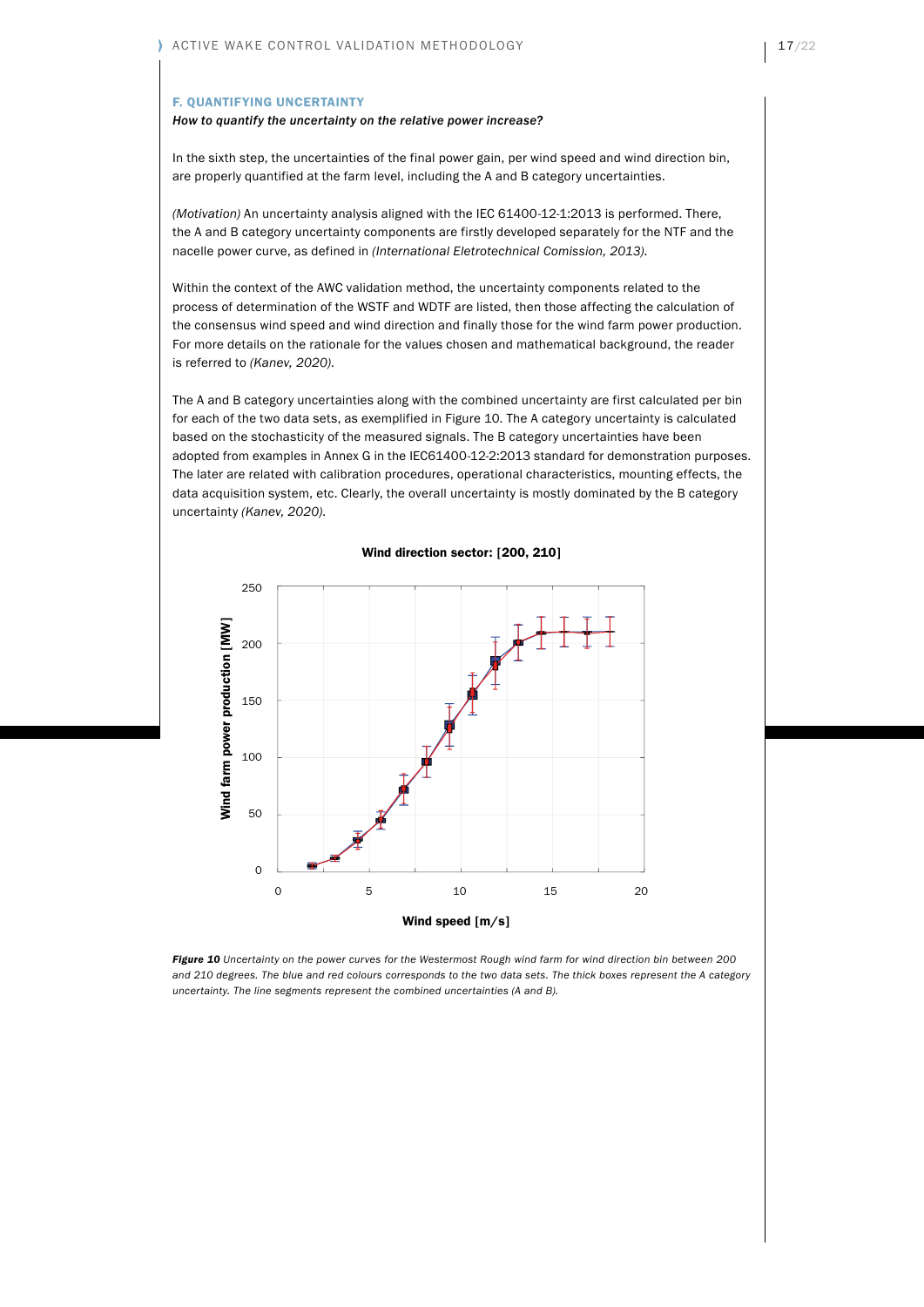The overall uncertainty is then computed for the different wind sectors and is represented in Figure 11 for Westermost Rough (weighted average calculated using only wind speed up to 13 m/s). It is also evident in Figure 11 that the category B uncertainties are dominant in the power ratio. On average, the uncertainty on the power ratio in nearly 20% (Kanev, 2020).



*Figure 11 Uncertainty on the power ratio per wind direction sector for Westermost Rough wind farm. The dark shaded bars represent the A category uncertainty, the light shaded bars represent the combined uncertainties (A and B). The red lines represent the mean values of the power ratio.*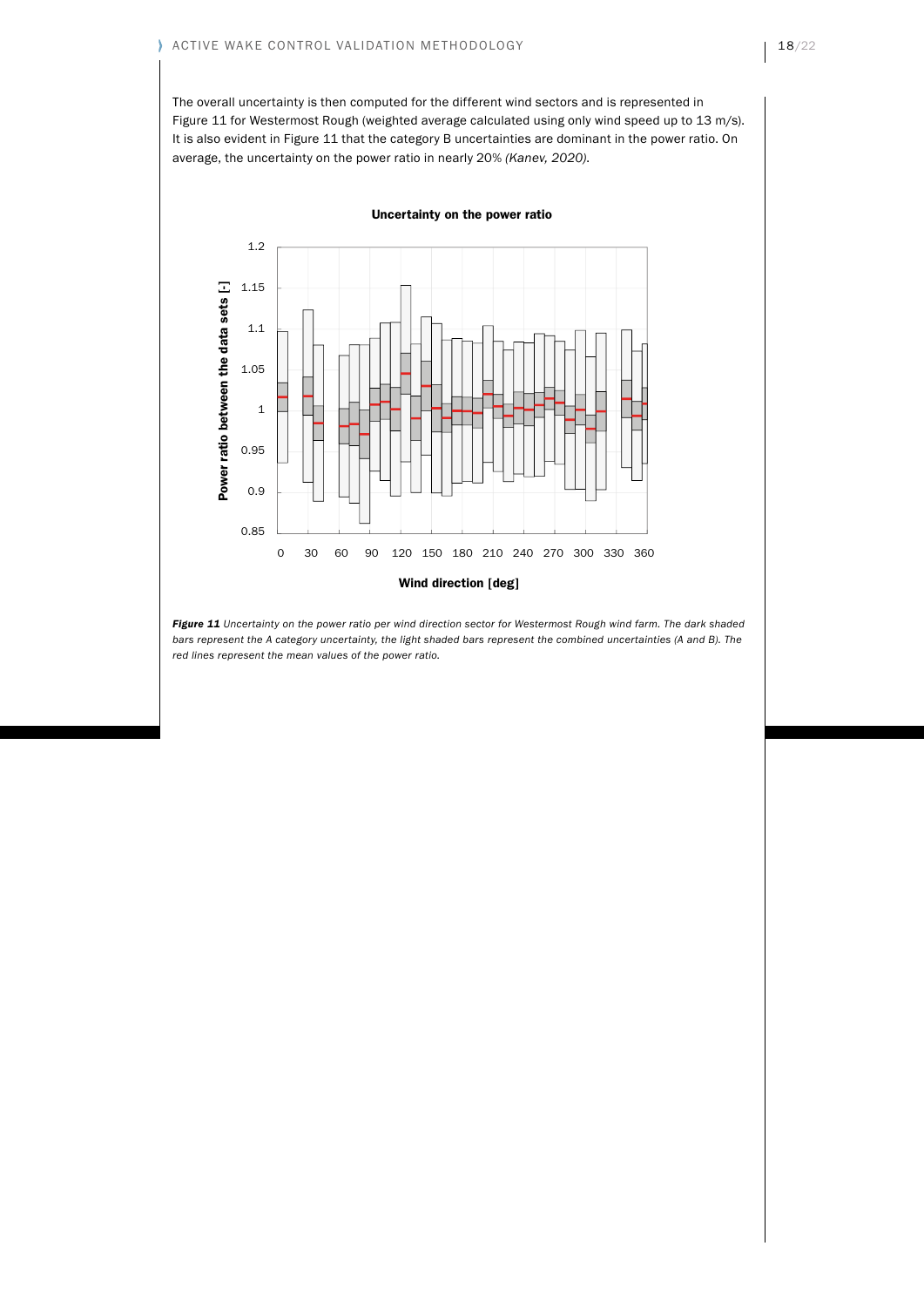#### G. ASSESSING IMPROVED PERFORMANCE AT THE TURBINE LEVEL

#### How to quantify the benefit of AWC at the turbine level?

In the seventh and final step, a dashboard per wind turbine is created to assess and visualise the improvement from AWC operation at the turbine level.

(Motivation) At this point, the annual weighted average power ratio, based on the wind speed and direction distribution has already been calculated. This figure serves as an estimate of the AEP expected increase, the result of most interest. Nevertheless, it is also possible and of high interest to evaluate the improved performance at the turbine level.

An example of such dashboard for turbine number 1 in Westermost Rough is represented in Figure 12. The first row shows the weighted average power ratio per each wind direction sector. Wind sectors of 5 degrees were here used for simplicity purposes and these can be easily changed. These were calculated based on the average power ratio for each wind speed bin (represented in the below plot) and the total number of records for both data sets, depicted in the last plot (after the filtering procedure and actually used for the final analysis). Only data record between 6 and 14 m/s were used in order to avoid biasing results with too low and too high wind speeds.

The majority of the power ratios over the wind sectors is 1. This can be clearly seen in wind directions comprised between 120 and 315 degrees, for both the weighted average and per wind speed bin. This is to be expected as there is no AWC operation. However , a power ratio of 1.2 is seen between 15 and 20 degrees , which is not expected. This is thought to be an artifact and not a representative result. The particularly high standard deviation in the power ratio, reaching 1.4 in the wind speed bin between 9 and 10 meters per second, is thought to be the cause. The representation of the standard deviation per wind bin, along with the total number of points used, serves to put the result into a better perspective.

Below, the wind farm layout is represented, and a red circle encapsulates the turbine being analysed, along with a sketch of the expected wake interaction between farms based on a simplified wake expansion model. It is then possible to relate the position of the turbine and the magnitude of wake overlap with the weighted power ratio per wind direction. For wind directions where wake overlap is expected to be more severe weighted power ratios should yield higher values, a consequence of AWC operation.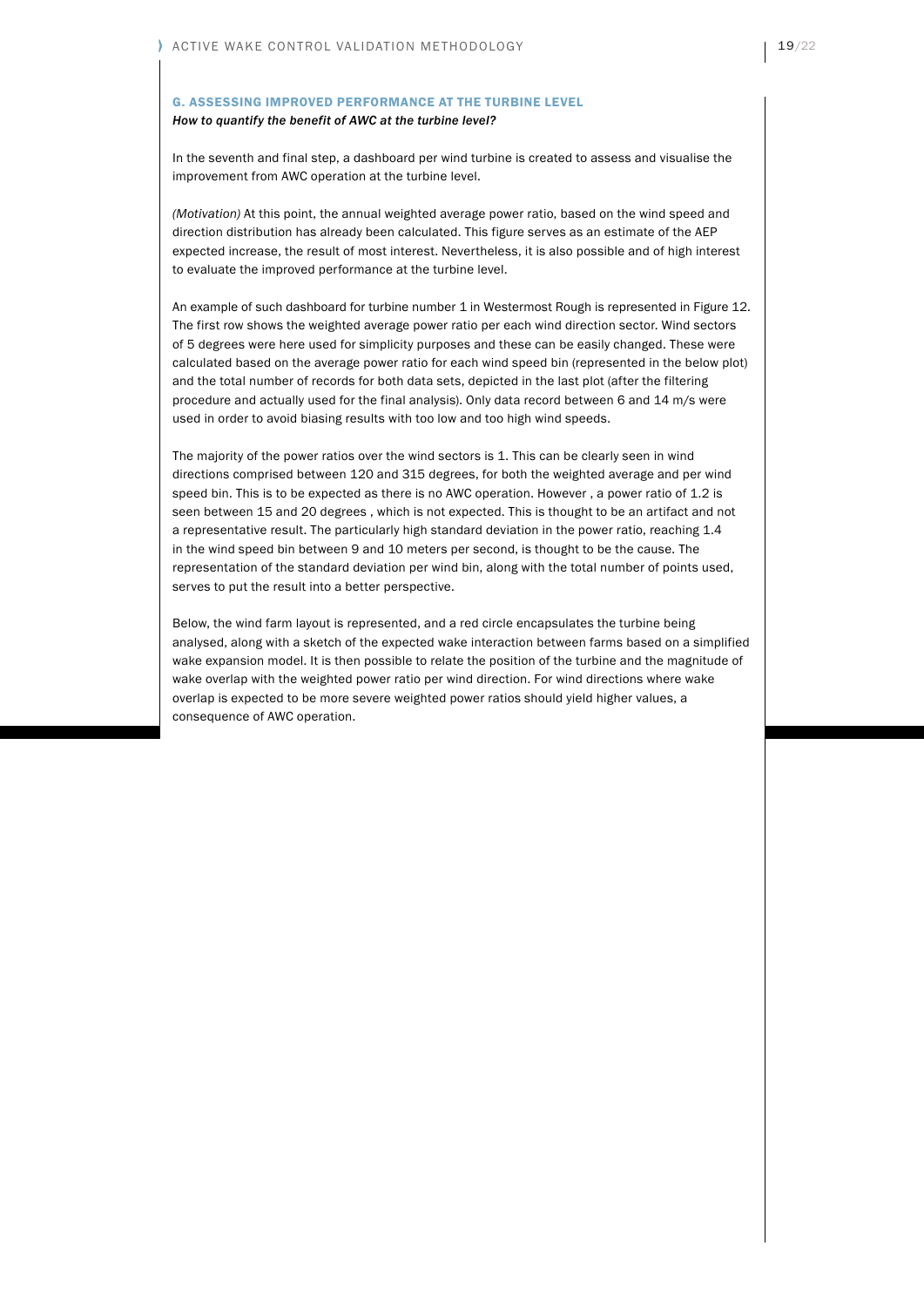

*Figure 12 Dashboard for assessing benefits of AWC operation at the turbine level. The first plot show the weighted average power ratio per wind direction sector. The second (below) plot depicts the power ratio for the turbine being analysed for the various wind speed and direction bins. The third plot show the standard deviation for the same bins and the fourth plot the total number of data points from both data sets used for the final analysis (the last two to put the results into more context).*

#### Westermost Rough wake interaction



*Figure 13 Representation of the wind farm, along with wake interactions using a simplified wake expansion model. Turbine being analyzed is encircled in red.*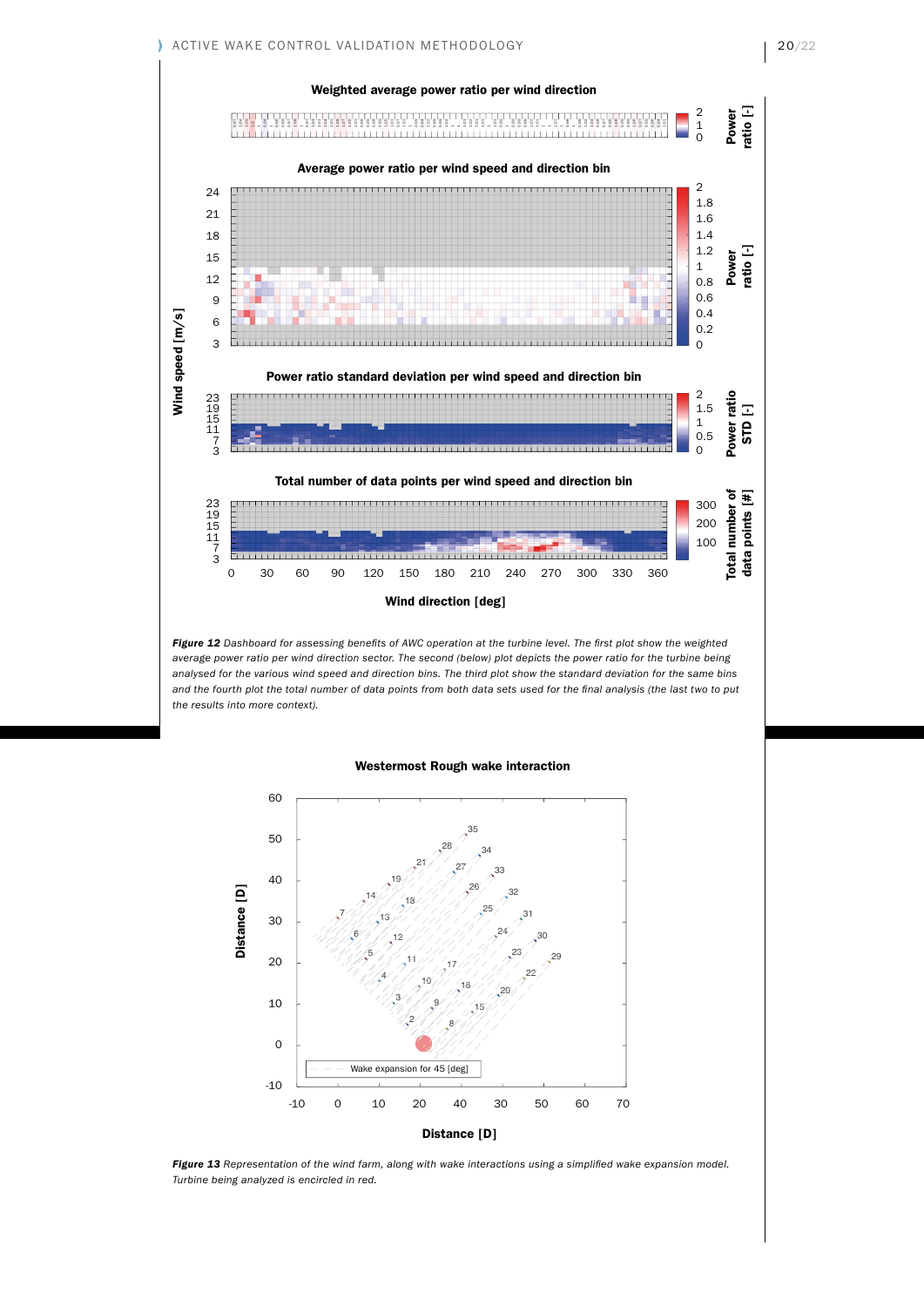## FUTURE WORK

At the moment this document was created the validation methodology was being applied to the data from the AWC campaign from wind farm Sandbank. Fine tuning of the developed methodology here reported in light of the data set from the AWC pilot project campaign is work in progress. Future work shall focus on further analyzing more data from offshore campaigns as AWC begins to gain traction, improve upon AWC validation techniques and implementation methodologies and research AWC for floating wind farms.

# ACKNOWLEDGEMENTS

This work is carried out in the framework of the project Dynamic Robust Wind Farm Control (DySCon), which is partially funded by the TKI Wind op Zee PPS-toeslag program of the Dutch Ministry of Economic Affairs. This document represents deliverable number six.

The author acknowledges Ørsted's contribution in facilitating access to 2.5 years of SCADA data from 2 distinct wind farms, which was a key factor in the development and testing of this methodology. The author further acknowledges Siemens Gamesa Renewable Energy (SGRE), partner in the DySCon project, whose feedback and exchanging of ideas throughout the course of the independent validation to be carried out by TNO for WakeAdapt has been fundamental in perfecting and assessing the methodology. Last but not the least, the author acknowledges Dr. Stoyan Kanev, wind farm control expert and the main developer for the AWC methodology during his time at TNO.

### REFERENCES

Edwin Bot, S. K. (2020). Farmflow: extensively validated and dedicated model for wind farm control, TNO report number 875913. Petten: TNO.

International Eletrotechnical Comission. (2013). Wind-turbines - Part 12-2: Power performance of electricity-producing wind turbines based on nacelle anemometry (IEC 61400-12-2:2013). Kanev, S. (2020). AWC validation methodology, TNO Report number 880060. Petten: TNO.